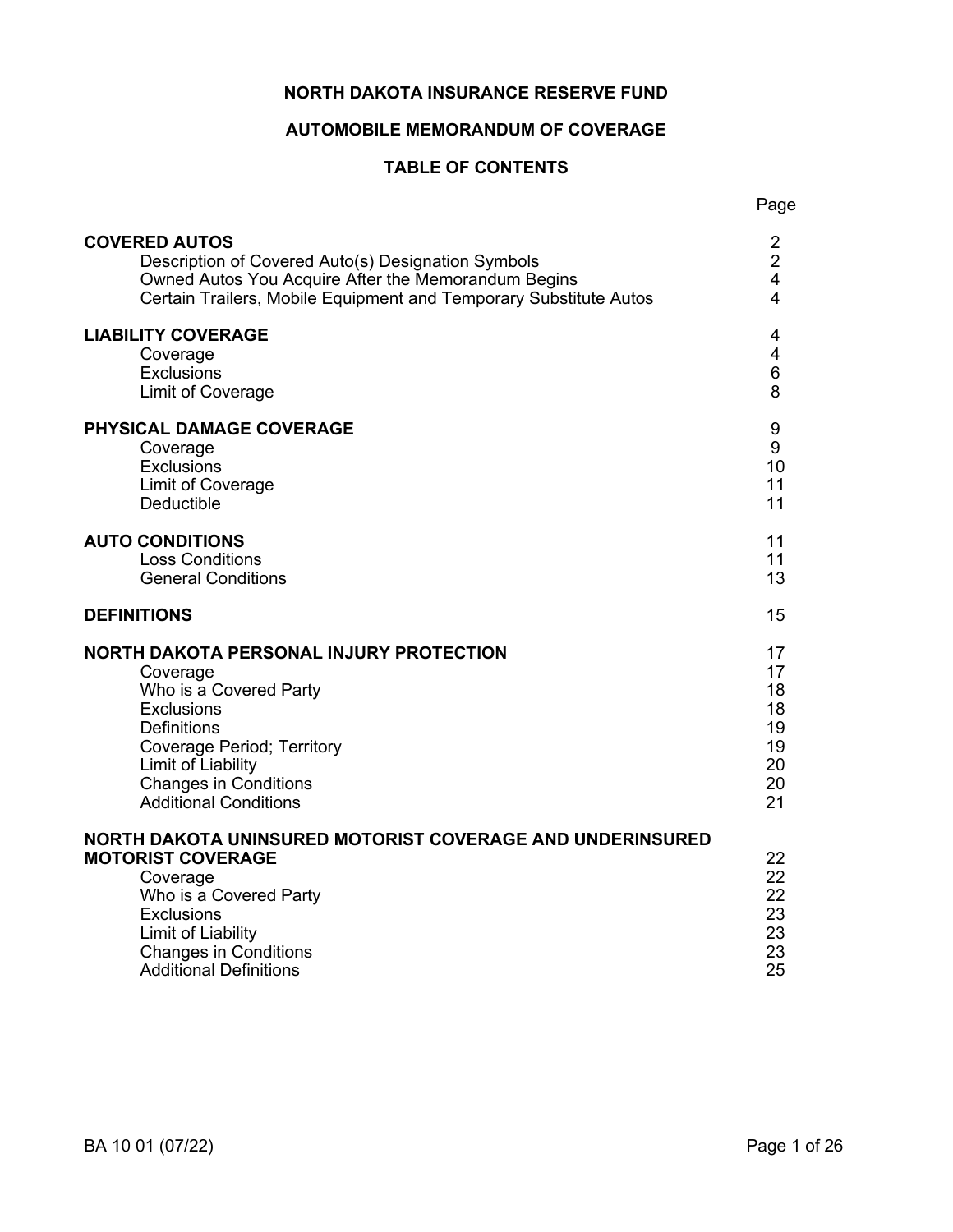## **NORTH DAKOTA INSURANCE RESERVE FUND**

## **AUTOMOBILE MEMORANDUM OF COVERAGE**

Various provisions in this memorandum restrict coverage. Read the entire memorandum carefully to determine rights, duties, and what is covered and is not covered.

Throughout this memorandum the words "you" and "your" refer to the Named Member shown in the Declarations. The words "we," "us," and "our" refer to the North Dakota Insurance Reserve Fund (NDIRF).

Other words and phrases that appear in quotation marks have special meaning. Refer to **SECTION V – DEFINITIONS**.

This Memorandum of Coverage does not constitute an insurance policy or insurance contract within the meaning of Chapter 32-12.1 of the North Dakota Century Code. The limit of liability afforded to the Named Member under this Memorandum is that specified by Chapter 32-12.1-03(2) of the North Dakota Century Code for any number of claims arising from any single occurrence regardless of the number of political subdivisions, or employees of such political subdivisions, which are involved in that occurrence. A political subdivision may not be held liable, or be ordered to indemnify an employee held liable, for punitive or exemplary damages. The limit of liability shown in the declarations applies in the event of a judicial determination that the statutory limit of liability is not applicable to a specific occurrence. The NDIRF is a self-insurance pool within the meaning of Chapter 26.1-23.1-02 of the North Dakota Century Code. Membership in the NDIRF does not constitute any form of waiver, modification, or limitation of your right to any immunity or limitation of liability that is available with respect to a particular claim or "suit".

### **SECTION I – COVERED AUTOS**

The COVERED AUTO(S) section of the Automobile Coverage Declarations shows the "autos" that are covered "autos" for each of your coverages. The following numerical symbols describe the "autos" that may be covered "autos". The symbols entered next to a coverage on the Declarations designate the only "autos" that are covered "autos".

## **A. DESCRIPTION OF COVERED AUTO(S) DESIGNATION SYMBOLS**

## **SYMBOL DESCRIPTION**

- **1 ANY "AUTO."**
- **2 OWNED "AUTOS" SUBJECT TO NO-FAULT**. Only those "autos" you own that are required to have No-Fault benefits in the state where they are licensed or principally garaged. This includes those "autos" you acquire ownership of after the memorandum begins provided they are required to have No-Fault benefits in the state where they are licensed or principally garaged.
- **3 OWNED "AUTOS" SUBJECT TO A COMPULSORY UNINSURED/UNDERINSURED MOTORISTS LAW**. Only those "autos" you own that because of the law in the state where they are licensed or principally garaged are required to have and cannot reject Uninsured/Underinsured Motorists Coverage. This includes those "autos" you acquire ownership of after the memorandum begins provided they are subject to the same state uninsured motorists/underinsured motorists requirement.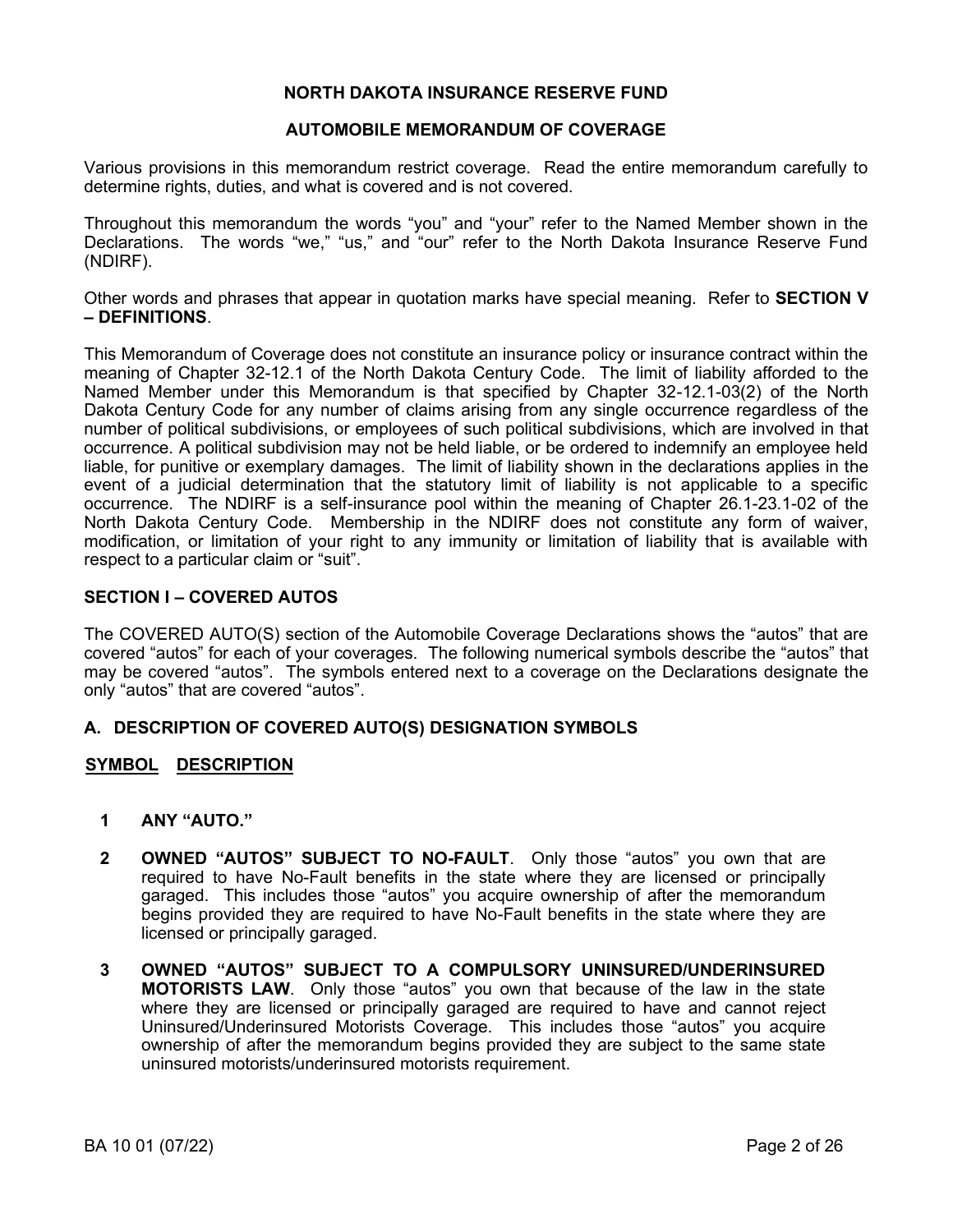- **4 SPECIFICALLY DESCRIBED "AUTOS".** Only those "autos" described in the Schedule of Covered Automobiles for which a contribution charge is shown (and for Liability Coverage any "trailers" you don't own while attached to any power unit described in the Schedule of Covered Automobiles).
- **5 HIRED "AUTOS" ONLY**. Only those "autos" you lease, hire, rent, or borrow. This does not include any "auto" you lease, hire, rent, or borrow from any of your employees or partners or members of their households.
- **6 NONOWNED "AUTOS" ONLY**. Only those "autos" you do not own, lease, hire, rent, or borrow that are used in connection with your business. This includes "autos" owned by your employees or partners or members of their households but only while used in your business or your personal affairs.
- **7 PHYSICAL DAMAGE TO RENTAL VEHICLES**. When this Memorandum of Coverage covers a private passenger automobile the following shall apply:
	- a. The coverage for property damage liability for the automobile is extended to provide coverage for the loss of use of and damage to a private passenger automobile rented for 30 continuous days or less by a "covered party".
	- b. With respect to the loss of use of the rented private passenger automobile "we" will reimburse the "covered party" up to 60% of the daily rental fee which would have been paid had the rented private passenger automobile not been damaged. The period for which "we" shall be liable shall commence on the day of the accident which resulted in such rental automobile being unavailable for use, provided you have reported, as promptly as practicable, the loss or damage to "us," and shall cease, regardless of the expiration of the memorandum;
		- 1. on the day repairs are completed; or
		- 2. the day "we" make payment for the replacement of the rental automobile;

whichever comes first, however, coverage is limited to:

- 1. the length of time required with the exercise of due diligence and dispatch to repair or replace such rental automobile; or
- 2. a maximum of 15 days.
- c. With respect to the coverage provided to rental private passenger automobiles, if there is other collectible automobile liability coverage you may choose under which automobile liability coverage to collect.

 The automobile liability coverage chosen will be entitled to a pro rata contribution from the other policies based upon the property damage limits of liability.

d. This coverage is excess over any other collectible insurance or coverage.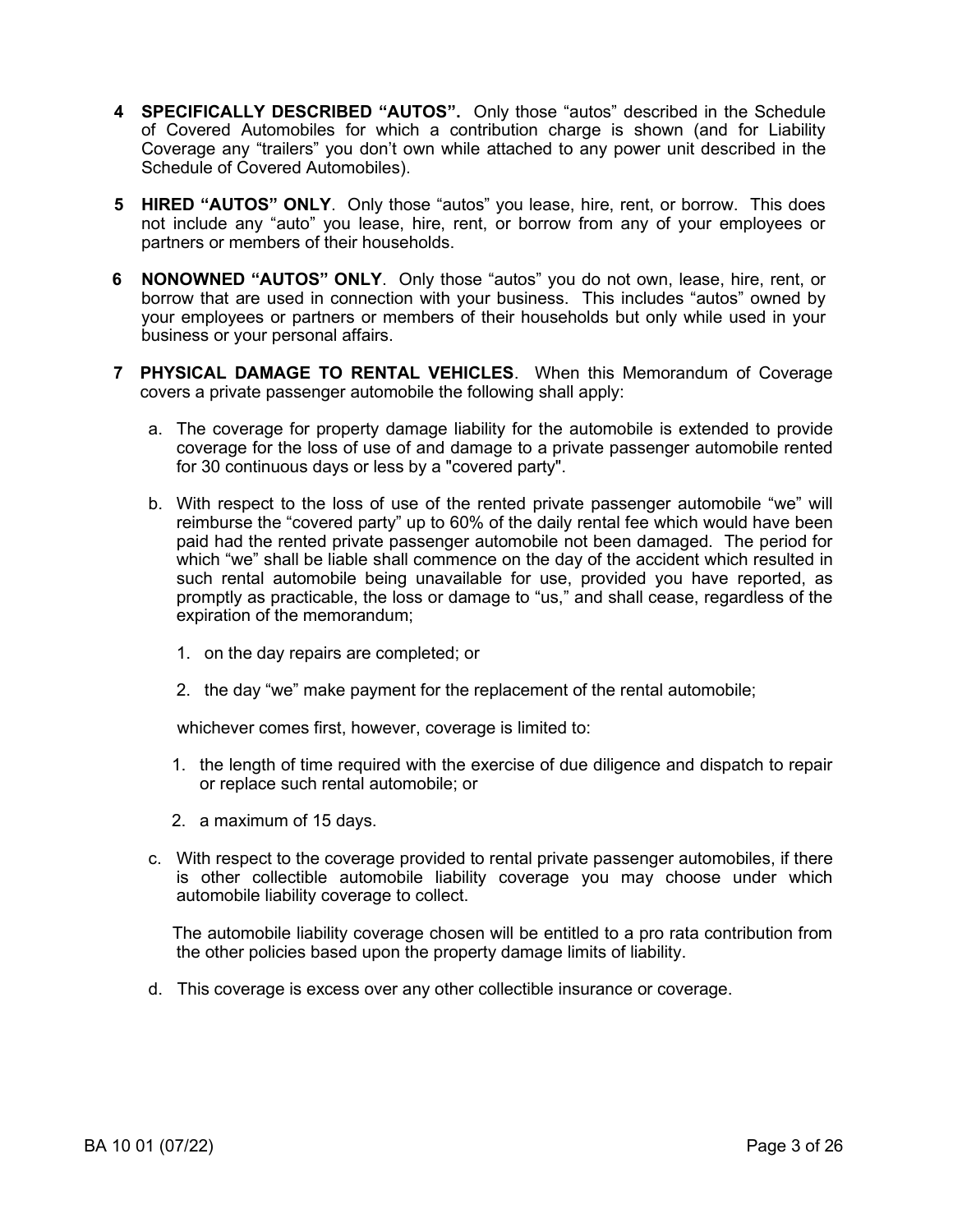# **B. OWNED AUTOS YOU ACQUIRE AFTER THE MEMORANDUM BEGINS**

- 1. If symbols 1, 2, 3, or 7 are entered next to a coverage in the Automobile Coverage Declarations, then you have coverage for "autos" that you acquire of the type described for the remainder of the memorandum period.
- 2. If symbol 4 is entered next to a coverage in the Automobile Coverage Declarations, an "auto" you acquire will be a covered "auto". You must tell us within 30 days after you acquire the "auto" if you want us to continue coverage. The largest deductible listed on the Auto Schedule will apply if coverage is provided under this section.

# **C. CERTAIN TRAILERS, MOBILE EQUIPMENT AND TEMPORARY SUBSTITUTE AUTOS**

If Liability Coverage is provided by this Coverage Form, the following types of vehicles are also covered "autos" for Liability Coverage:

- 1. "Trailers" with a load capacity of 2,000 pounds or less designed primarily for road travel on public roads.
- 2. "Mobile equipment" while being carried or towed by a covered "auto".
- 3. Any "auto" you do not own while used with the permission of its owner as a temporary substitute for a covered "auto" you own that is out of service because of its:
	- a. Breakdown;
	- b. Repair;
	- c. Servicing;
	- d. "Loss"; or
	- e. Destruction.

## **SECTION II – LIABILITY COVERAGE**

#### **A. COVERAGE**

We will pay all sums a "covered party" legally must pay as damages, except punitive or exemplary damages, because of "bodily injury" or "property damage" to which this coverage applies, caused by an "accident" and resulting from the ownership, maintenance, or use of a covered "auto".

We have the right and duty to defend any "suit" asking for these damages. However, we have no duty to defend "suits" for "bodily injury" or "property damage" not covered by this Coverage Form. We may investigate and settle any claim or "suit" as we consider appropriate. Our duty to defend or settle ends when the Liability Coverage Limit of Coverage has been exhausted by payment of judgements or settlements.

## **1. WHO IS A COVERED PARTY**

"Covered party" means:

a. You for any covered "auto".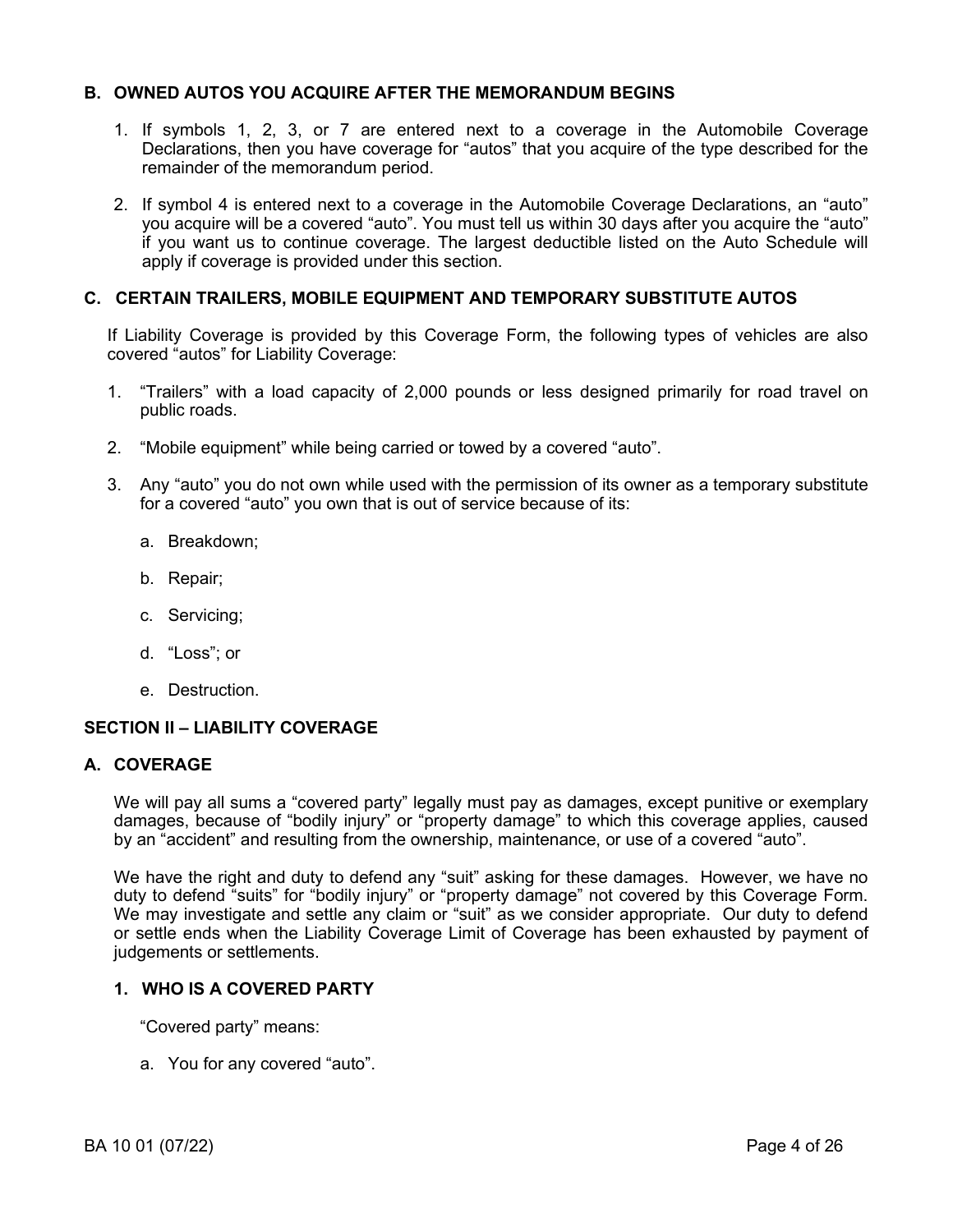- b. Any "employee", official, or volunteer using a covered "auto" you don't own, hire or borrow while acting on your behalf. Coverage is excess to any other collectible personal "auto" insurance or coverage. However this coverage does not apply if the employee, official, or volunteer fails to meet the North Dakota Financial Responsibility of Owners and Operators as provided for in the North Dakota Century Code, Chapter 39-16.
- c. Anyone else while using with your permission a covered "auto" you own, hire, or borrow except:
	- (1) The owner or anyone else from whom you hire or borrow a covered "auto". This exception does not apply if the covered "auto" is a "trailer" connected to a covered "auto" you own.
	- (2) Someone using a covered "auto" while he or she is working in a business of selling, servicing, repairing, or parking "autos" unless the business is yours.
	- (3) Anyone other than your "employees", a lessee or borrower or any of their employees, while moving property to or from a covered auto.
- d. Anyone else who is not otherwise excluded under paragraph c. above and is liable for the conduct of a "covered party" but only to the extent indemnification for such liability is allowed under North Dakota law.

# **2. COVERAGE EXTENSIONS**

- a. Supplementary Payments. In addition to the Limit of Liability, we will pay for the "covered party":
	- (1) All expenses we incur.
	- (2) The cost of bail bonds (including bonds for related traffic law violations) required because of an "accident" we cover. We do not have to furnish these bonds.
	- (3) The cost of bonds to release attachments in any "suit" we defend, but only for bond amounts within our Limit of Liability.
	- (4) All reasonable expenses incurred by a "covered party" at our request.
	- (5) All costs taxed against a "covered party" in any "suit" we defend.
	- (6) All interest on the full amount of any judgement that accrues after entry of the judgement in any "suit" we defend; but "our" duty to pay interest ends when we have paid, offered to pay, or deposited in court the part of the judgement that is within our Limit of Liability.
- b. Personal Property of Others Being Transported.

We will pay up to \$2,500 to reimburse the actual physical damage to personal property of others being transported in an owned, hired, borrowed or rented auto. Coverage is primary to any other collectible insurance or coverage. This coverage extension does not apply to personal property owned by:

- (1) A "covered party" or their family member;
- (2) A named member's employee or their family member;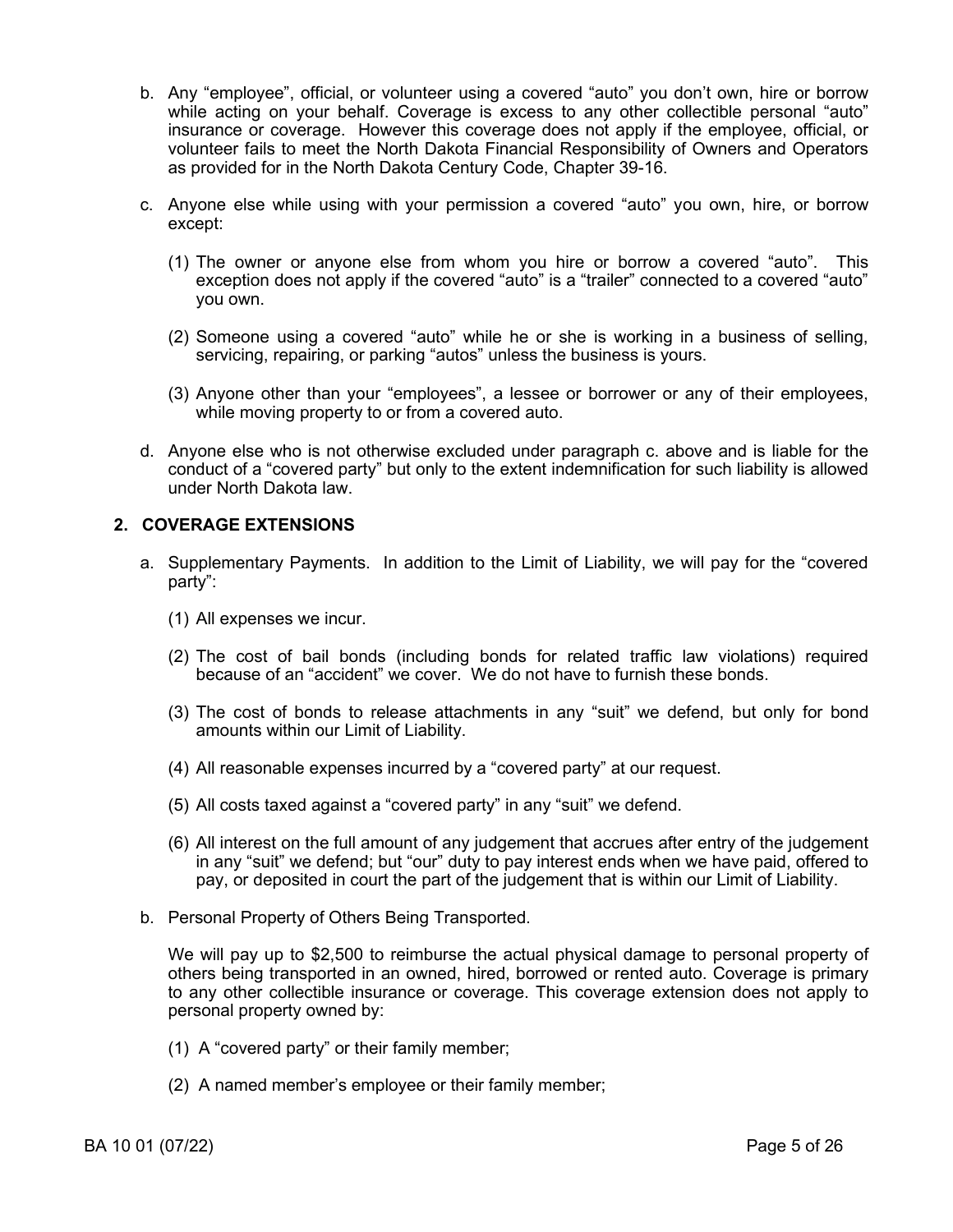- (3) A named member's elected or appointed official or their family member; or
- (4) A named member's volunteer or their family member.

However, no coverage is provided for defense of a "suit" brought to determine legal liability or the extent of loss to such property.

c. Out of State Coverage Extensions.

While a covered "auto" is away from the state where it is licensed we will:

- (1) Increase the Limit of Liability for Liability Coverage to meet the limits specified by a compulsory or financial responsibility law of the jurisdiction where the covered "auto" is being used. This extension does not apply to the limit or limits specified by any law governing motor carriers of passengers or property.
- (2) Provide the minimum amounts and types of other coverage, such as no-fault, required of out of state vehicles by the jurisdiction where the covered "auto" is being used.

We will not pay anyone more than once for the same elements of loss because of these extensions.

## **B. EXCLUSIONS**

This coverage does not apply to any of the following:

### **1. EXPECTED OR INTENDED INJURY**

"Bodily injury" or "property damage" expected or intended from the standpoint of a "covered party". However this exclusion does not apply to the named member.

## **2. CONTRACTUAL**

Liability assumed under any contract or agreement.

But this exclusion does not apply to liability for damages:

- a. Assumed in a contract or agreement that is a "covered contract," or
- b. That the "covered party" would have in the absence of the contract or agreement.

# **3. WORKERS COMPENSATION**

Any obligation for which the "covered party" or the named member's insurer may be held liable under any workers compensation, disability benefits, or unemployment compensation law, or any similar law.

## **4. EMPLOYEE INDEMNIFICATION AND EMPLOYER'S LIABILITY**

"Bodily injury" to:

a. An employee of the named member arising out of and in the course of employment by the named member; or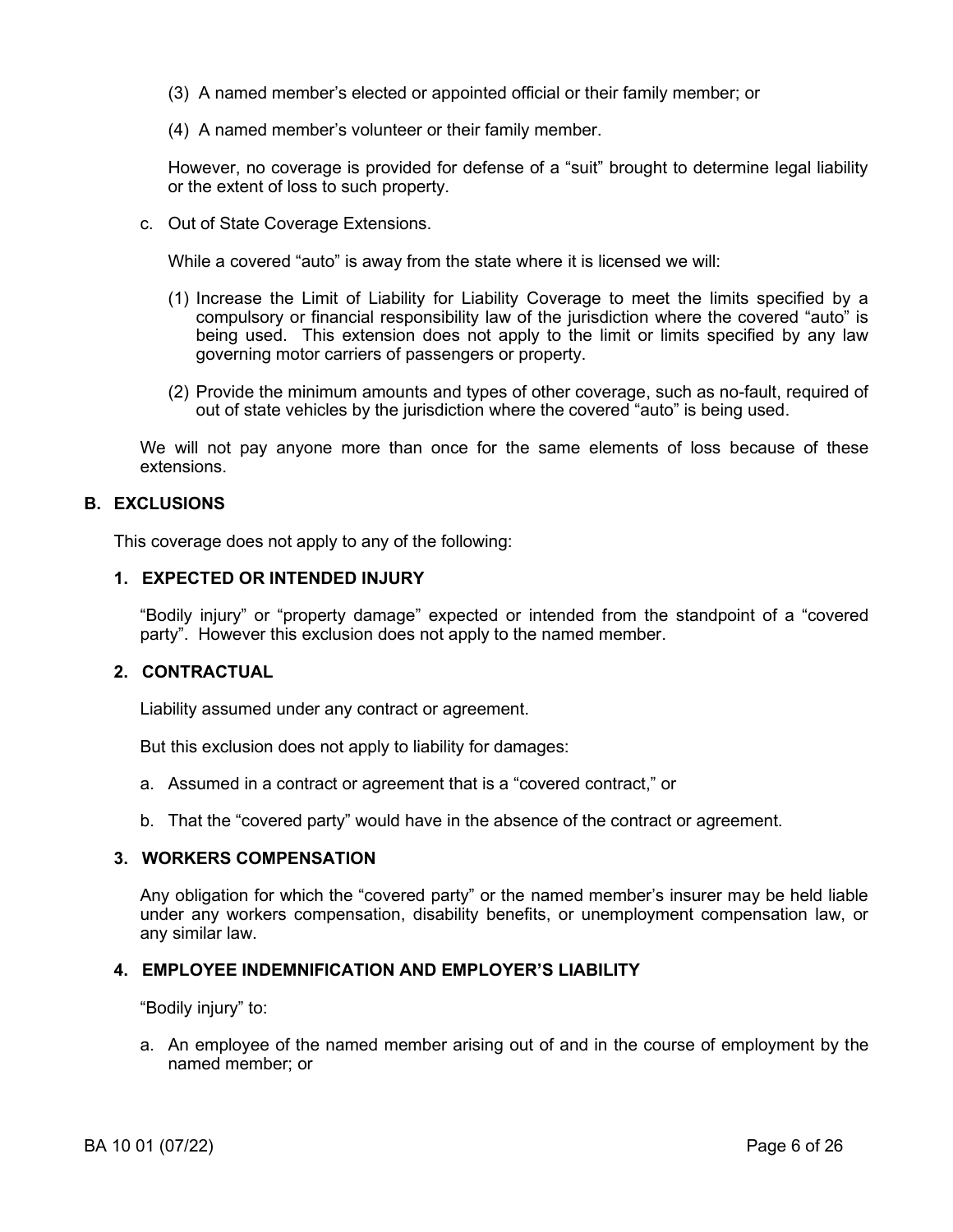b. The spouse, child, parent, brother, or sister of that employee as a consequence of paragraph a. above.

This exclusion applies:

- a. Whether the "covered party" may be liable as an employer or in any other capacity; and
- b. To any obligation to share damages with or repay someone else who must pay damages because of the injury.

## **5. CARE, CUSTODY, OR CONTROL**

"Property damage" to property owned, rented, occupied by, transported by, or in the care, custody, or control of a "covered party" or the named member. But this exclusion does not apply to:

- a. Liability assumed under a sidetrack agreement.
- b. Coverage provided under Coverage Extension b. Personal Property of Others Being Transported.

### **6. HANDLING OF PROPERTY**

"Bodily injury" or "property damage" resulting from the handling of property:

- a. Before it is moved from the place where it is accepted by a "covered party" for movement into or onto the covered "auto"; or
- b. After it is moved from the covered "auto" to the place where it is finally delivered by a "covered party".

## **7. MOVEMENT OF PROPERTY BY MECHANICAL DEVICE**

"Bodily injury" or "property damage" resulting from the movement of property by a mechanical device (other than a hand truck) unless the device is attached to the covered "auto".

## **8. OPERATIONS**

"Bodily injury" or "property damage" arising out of the operations of any equipment listed in paragraphs 6.a. and 6.b. of the definition of "mobile equipment".

### **9. POLLUTION**

- a. "Bodily injury" or "property damage" arising out of the actual, alleged, or threatened discharge, dispersal, release, or escape of "pollutants":
	- (1) That are contained in any property that is:
		- (a) Being transported or towed by, or handled for movement into, onto, or from, the covered "auto".
		- (b) Otherwise in the course of transit by the "member"; or
		- (c) Being stored, disposed of, treated, or processed in or upon the covered "auto".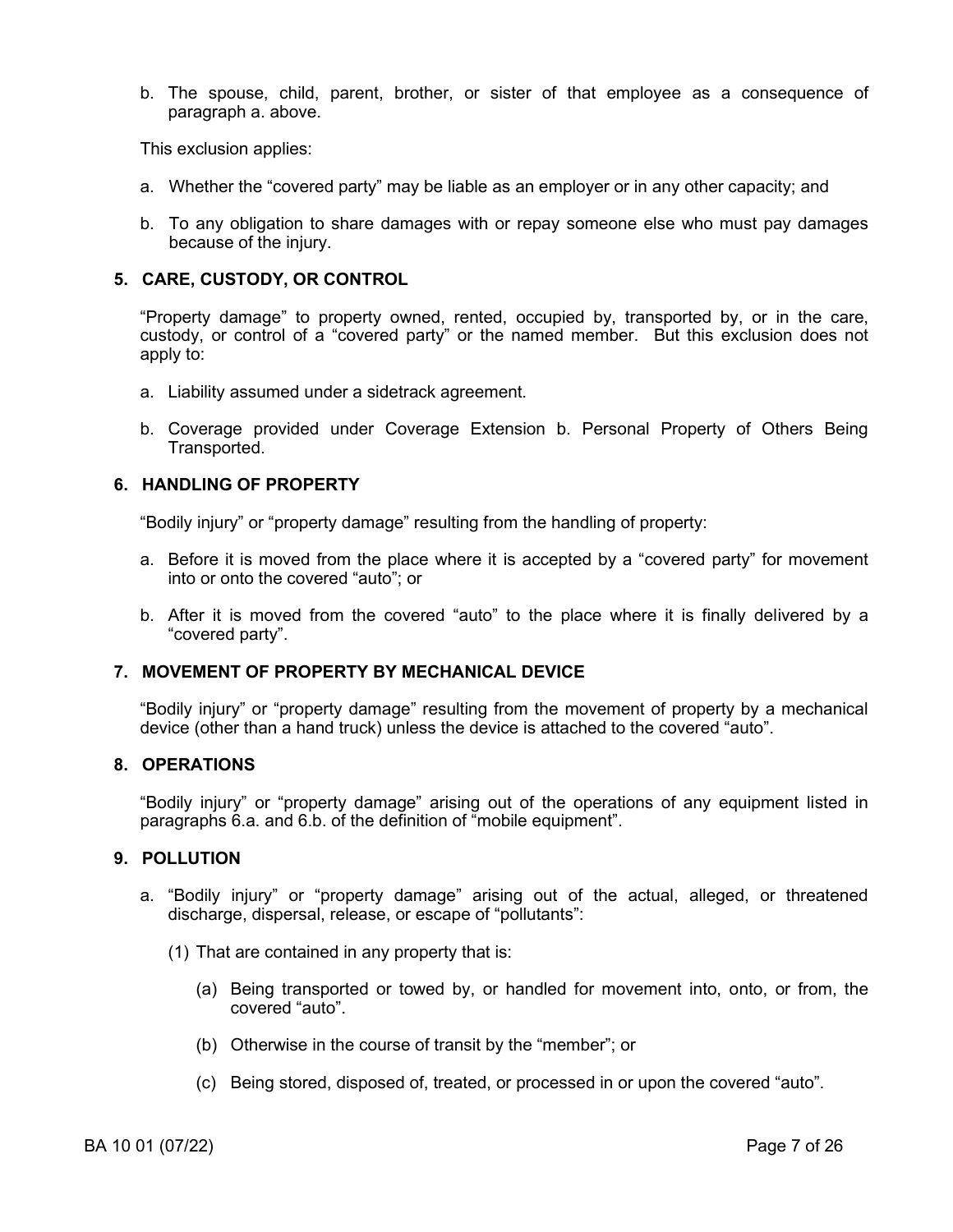- (2) Before the "pollutants" or any property in which the "pollutants" are contained are moved from the place where they are accepted by the "covered party" for movement into or onto the covered "auto"; or
- (3) After the "pollutants" or any property in which the "pollutants" are contained are moved from the covered "auto" to the place where they are finally delivered, disposed of, or abandoned by the "covered party".
- b. Any loss, cost, or expense arising out of any governmental direction or request that you test for, monitor, clean up, remove, contain, treat, detoxify, or neutralize "pollutants".

Paragraph a.(1)(c) does not apply to fuels, lubricants, fluids, exhaust gases, or other similar "pollutants" that are needed for or result from the normal electrical, hydraulic, or mechanical functioning of the covered "auto" or its parts, if:

- (1) The "pollutants" escape or are discharged, dispersed, or released directly from an "auto" part designed by its manufacturer to hold, store, receive, or dispose of such pollutants; and
- (2) The "bodily injury" or "property damage" does not arise out of the operation of any equipment listed in paragraphs 6.b and 6.c of the definition of "mobile equipment".

Paragraphs a(2) and a(3) of this exclusion do not apply if:

- (1) The "pollutants" or any property in which the "pollutants" are contained are upset, overturned, or damaged as a result of the maintenance or use of a covered "auto"; and
- (2) The discharge, dispersal, release, or escape of the "pollutants" is caused directly by such upset, overturn, or damage.

This exclusion does not apply to a maximum of \$250,000 that a "covered party" legally must pay as damages, clean up costs, or defense costs because of "bodily injury" or "property damage" arising out of the sudden and accidental escape of "pollutants".

## **10. WAR**

"Bodily injury" or "property damage" due to war, whether or not declared, or any act or condition incident to war. War includes civil war, insurrection, rebellion, or revolution. This exclusion applies only to liability assumed under a contract or agreement.

# **11. AVIATION OPERATIONS**

The ownership, maintenance, or use of a covered "auto" on the premises of an airport, airpark, or similar facility, including runways, hangars, buildings, or other properties used in connection with aviation activities. This exclusion does not apply to the ownership, maintenance, or use of a covered "auto" in response to the scene of an emergency, in the training for a response to the scene of an emergency, or on a public roadway or parking area.

## **C. LIMIT OF COVERAGE**

Regardless of the number of covered "autos," "covered parties," contributions paid, claims made, or vehicles involved in the "accident," the most we will pay for all damages resulting from one "accident" is the Limit of Liability for Liability Coverage shown in the Declarations.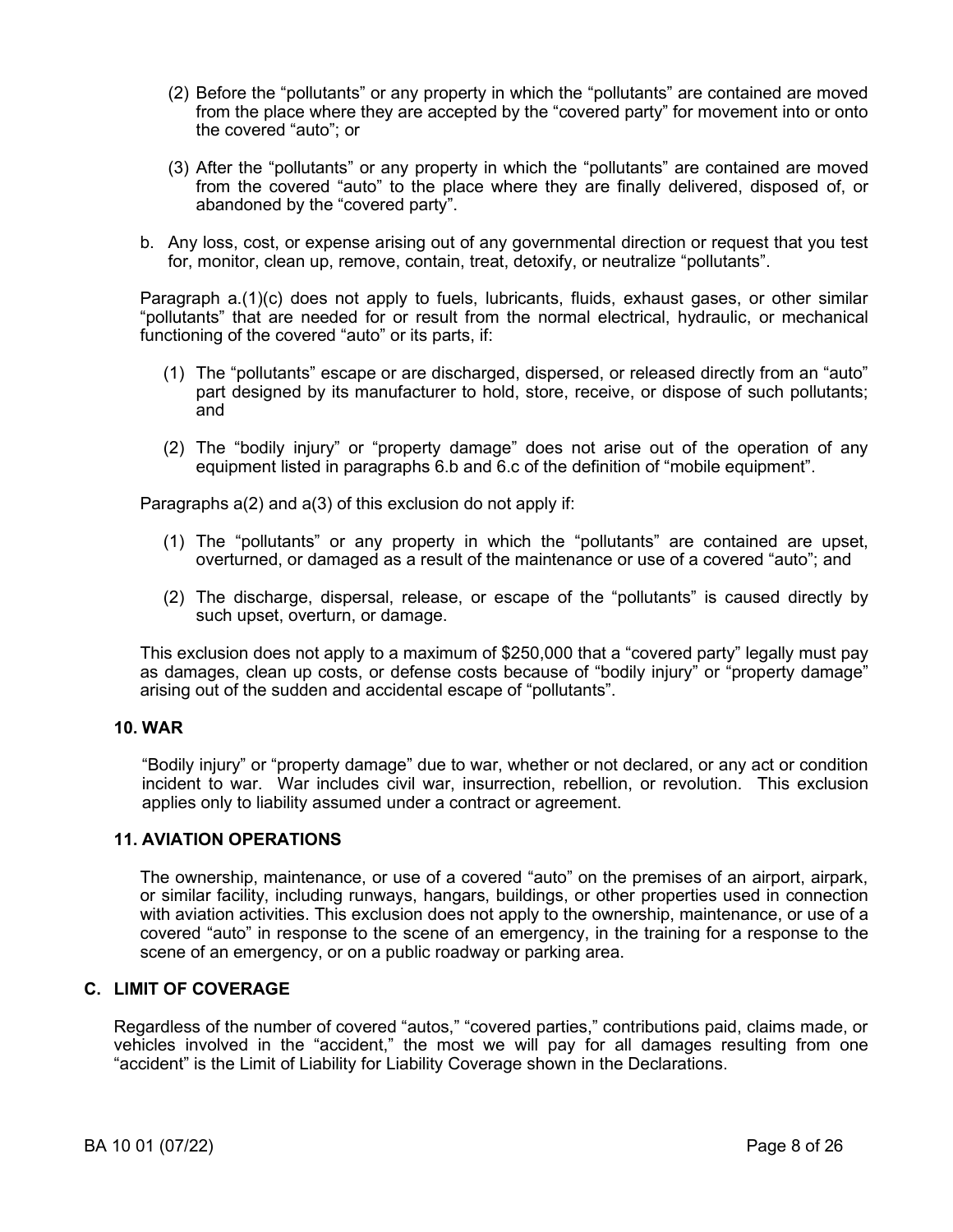All "bodily injury" and "property damage" resulting from continuous or repeated exposure to substantially the same conditions will be considered as resulting from one "accident".

# **SECTION III – PHYSICAL DAMAGE COVERAGE**

### **A. COVERAGE**

- **1. We will pay for "loss" to a covered "auto" or its "equipment" under:**
	- a. Comprehensive Coverage. From any cause except:
		- (1) The covered "auto's" collision with another object; or
		- (2) The covered "auto's" overturn.
	- b. Specified Causes of Loss Coverage. Caused by:
		- (1) Fire, lightning, or explosion;
		- (2) Theft;
		- (3) Windstorm, hail, or earthquake;
		- (4) Flood;
		- (5) Mischief or vandalism; or
		- (6) The sinking, burning, collision, or derailment of any conveyance transporting the covered "auto".
	- c. Collision Coverage. Caused by:
		- (1) The covered "auto's" collision with another object; or
		- (2) The covered "auto's" overturn.

#### **2. Towing**

We will pay recovery costs and towing costs or transportation costs to the closest place of competent repair, that are reasonable, for an "auto" covered for "loss", under comprehensive coverage, specified causes of loss coverage, or collision coverage.

In addition we will pay:

- a. Up to \$250 for towing and labor costs incurred each time a covered private passenger "auto" is disabled; and
- b. Up to \$2,500 for towing and labor costs incurred each time a covered "auto" other than a private passenger type is disabled.

Labor costs must be performed at the place of disablement for coverage to apply.

## **3. Glass Breakage – Hitting a Bird or Animal – Falling Objects or Missiles**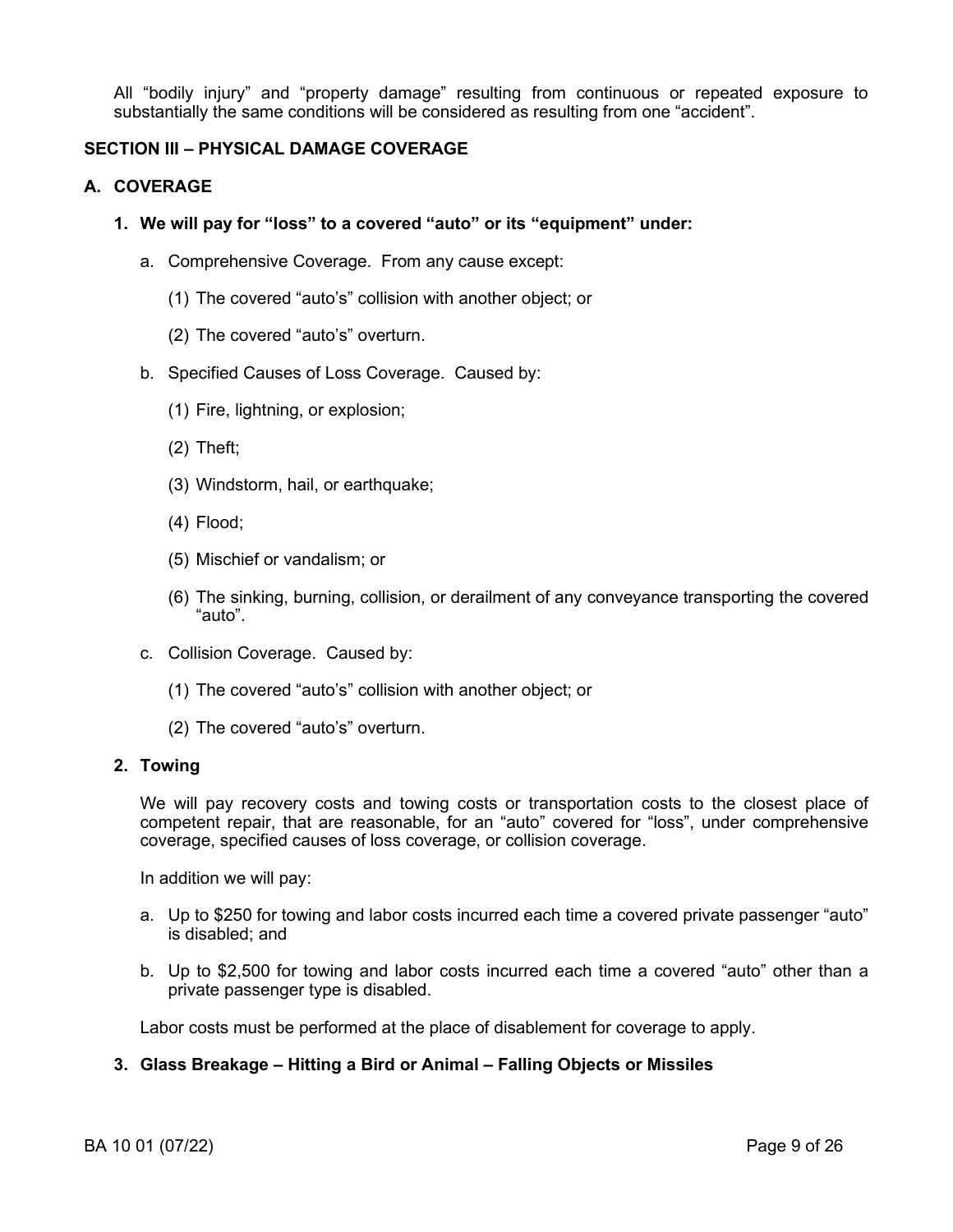If you carry Comprehensive Coverage for the damaged covered "auto", we will pay for the following under Comprehensive Coverage:

- a. Glass breakage;
- b. "Loss" caused by hitting a bird or animal; and
- c. "Loss" caused by falling objects or missiles.

However, you have the option of having glass breakage caused by a covered "auto's" collision or overturn considered a "loss" under Collision Coverage.

### **4. Rental Reimbursement**

We will pay for rental reimbursement expenses that you incur as a result of a covered "loss" to a covered "auto". We will pay for transportation expenses incurred:

- a. up to \$75 per day to a maximum of \$2,250 for "loss" to private passenger type "auto",
- b. up to \$250 per day to a maximum of \$25,000 for "loss" to an emergency vehicle (police vehicle, fire fighting vehicle, or ambulance), or
- c. up to \$150 per day to a maximum of \$4,500 for "loss" to any other "auto".

Payment for the covered "auto" will end when the maximum rental reimbursement is paid, when the covered "auto" is returned to use or we pay for its "loss". This coverage does not apply when you have additional "autos" available to accomplish your operational requirements. This payment will be made regardless of the memorandum's expiration.

#### **5. Emergency Personnel's Personal Auto**

We will pay up to \$ 5,000 to reimburse the actual physical damage or deductible under an "auto" policy, whichever is less, for a covered loss to any "auto" owned or operated by rostered emergency personnel to respond to the scene of an emergency as long as the emergency personnel are acting on your behalf. No deductible applies to this coverage.

#### **B. EXCLUSIONS**

### **1. We will not pay for "loss" caused by or resulting from any of the following. Such "loss" is excluded regardless of any other cause or event that contributes concurrently or in any sequence to the "loss".**

- a. Nuclear Hazard
	- (1) The explosion of any weapon employing atomic fission or fusion; or
	- (2) Nuclear reaction or radiation, or radioactive contamination, however caused.
- b. War or Military Action
	- (1) War, including undeclared or civil war;
	- (2) Warlike action by a military force, including action in hindering or defending against an actual or expected attack, by any government, sovereign, or other authority using military personnel or other agents; or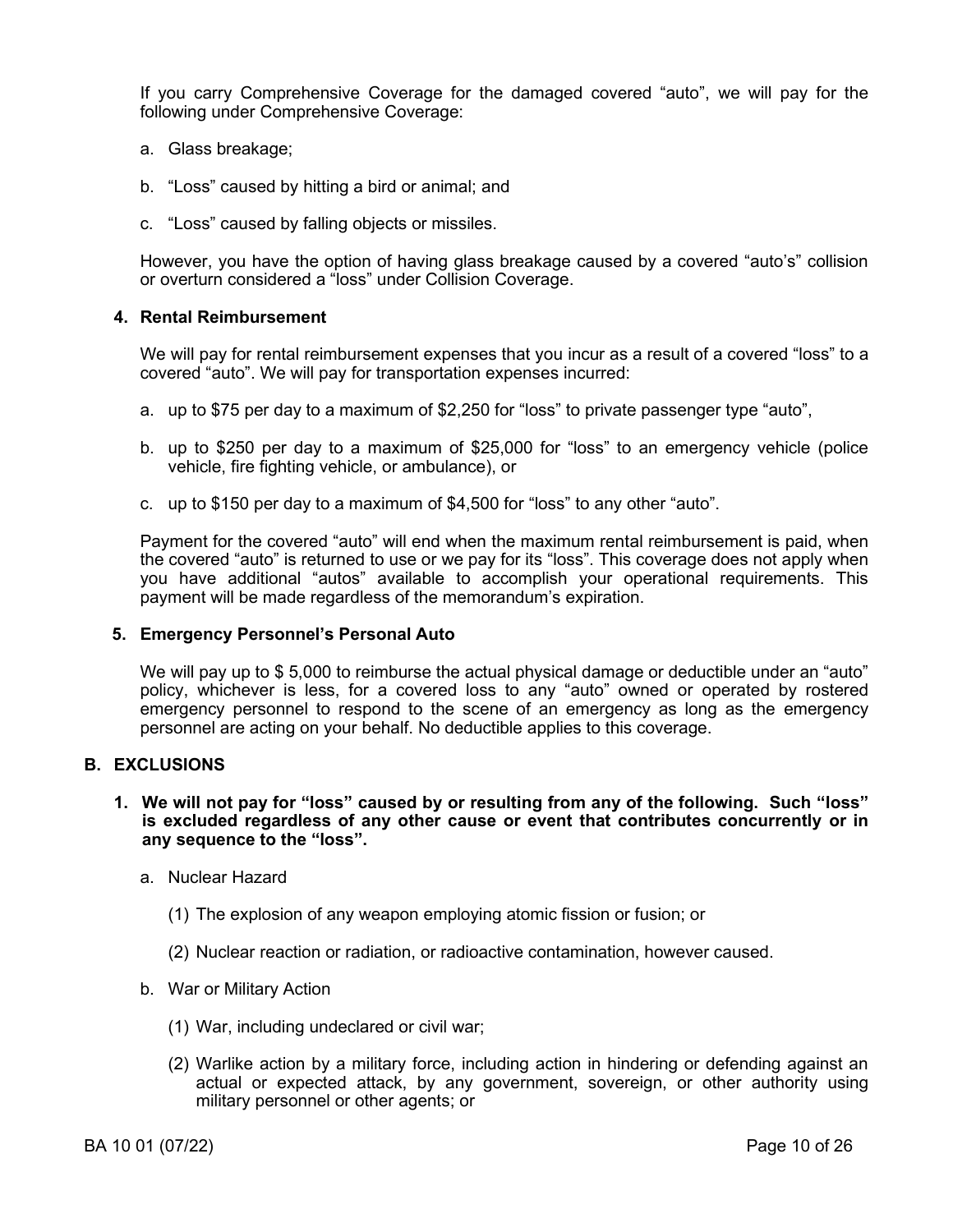(3) Insurrection, rebellion, revolution, usurped power, or action taken by governmental authority in hindering or defending against any of these.

### **2. Other Exclusions:**

We will not pay for "loss" caused by or resulting from any of the following unless caused by other "loss" that is covered by this memorandum.

- (1) Wear and tear, mechanical, or electrical breakdown.
- (2) Freezing of an "auto" engine or equipment permanently attached to an emergency "auto" that is not properly maintained.
- (3) Blowouts, punctures, or other road damage to tires.

## **C. LIMIT OF COVERAGE**

- **1.** The most we will pay for "loss" in any one "accident" is:
	- a. For an "auto", the lesser of:
		- (1) The actual cash value of the damaged or stolen "auto" as of the time of the "loss"; or
		- (2) The cost of repairing or replacing the damaged or stolen "auto" with property of like kind and quality.
	- b. For "equipment":
		- (1) The cost of repairing or replacing the damaged or stolen "equipment", without deduction for depreciation.

## **D. DEDUCTIBLE**

For each covered "auto", our obligation to pay for, repair, return, or replace damaged or stolen property will be reduced by the applicable deductible shown in the Auto Schedule.

- **1.** Any Comprehensive Coverage deductible shown in the Auto Schedule does not apply to "loss" caused by fire or lightning or to damaged glass that is repaired and not replaced.
- **2.** If two or more covered "autos" sustain a "loss" in a single occurrence or "accident", only one deductible, the largest, is applicable.

#### **SECTION IV – AUTO CONDITIONS**

The following conditions apply in addition to the Common Memorandum Conditions:

## **A. LOSS CONDITIONS**

# **1. APPRAISAL FOR PHYSICAL DAMAGE LOSS**

If you and we disagree on the amount of "loss," either may demand an appraisal of the "loss". In this event, each party will select a competent appraiser. The two appraisers will select a competent and impartial umpire. The appraisers will state separately the actual cash value and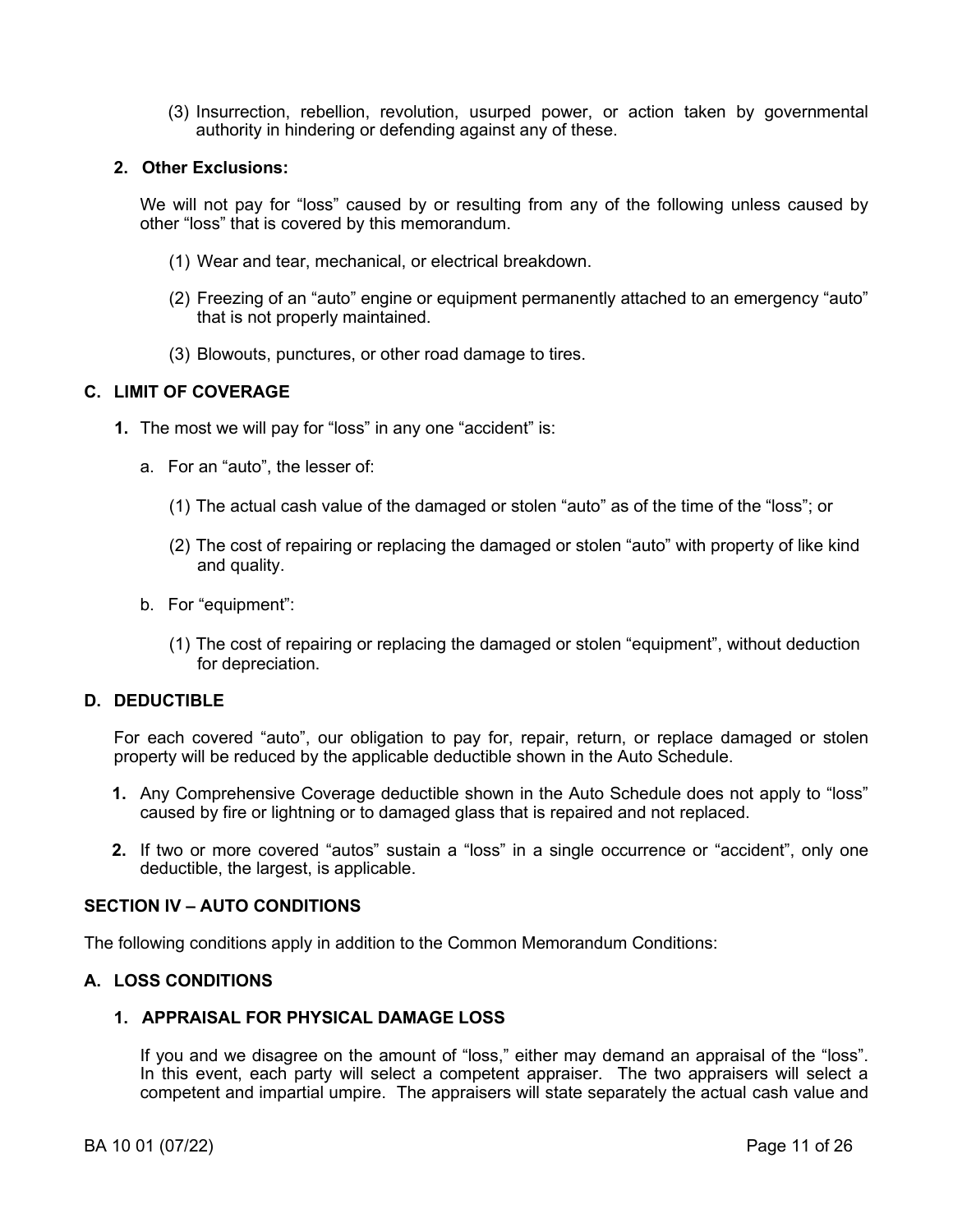amount of "loss". If they fail to agree, they will submit their differences to the umpire. A decision agreed by any two will be binding. Each party will:

- a. Pay its chosen appraiser; and
- b. Bear the other expenses of the appraisal and umpire equally.

If we submit to an appraisal, we will still retain our right to deny the claim.

## **2. DUTIES IN THE EVENT OF ACCIDENT, CLAIM, SUIT, OR LOSS**

- a. In the event of "accident," claim, "suit," or "loss", you must give us or our authorized representative prompt notice of the "accident" or "loss." Include:
	- (1) How, when, and where the "accident" or "loss" occurred;
	- (2) The "covered party's" name and address; and
	- (3) To the extent possible, the names and addresses of any injured persons and witnesses.
- b. Additionally, you and any other involved "covered party" must:
	- (1) Assume no obligation, make no payment, or incur no expense without our consent, except at the "covered party's" own cost.
	- (2) Immediately send us copies of any demand, notice, summons, or legal paper received concerning the claim or "suit".
	- (3) Cooperate with us in the investigation, settlement, or defense of the claim or "suit".
	- (4) Authorize us to obtain medical records or other pertinent information.
	- (5) Submit to examination, at our expense, by physicians of our choice, as often as we reasonably require.
- c. If there is "loss" to a covered "auto" or its equipment you must also do the following:
	- (1) Promptly notify the police if the covered "auto" or any of its equipment is stolen.
	- (2) Take all reasonable steps to protect the covered "auto" from further damage. Also keep a record of your expenses for consideration in the settlement of the claim.
	- (3) Permit us to inspect the covered "auto" and records proving the "loss" before its repair or disposition.
	- (4) Agree to examinations under oath at our request and give us a signed statement of your answers.

## **3. LEGAL ACTION AGAINST US**

No one may bring a legal action against us under this Coverage Form until:

a. There has been full compliance with all terms of this Coverage Form; and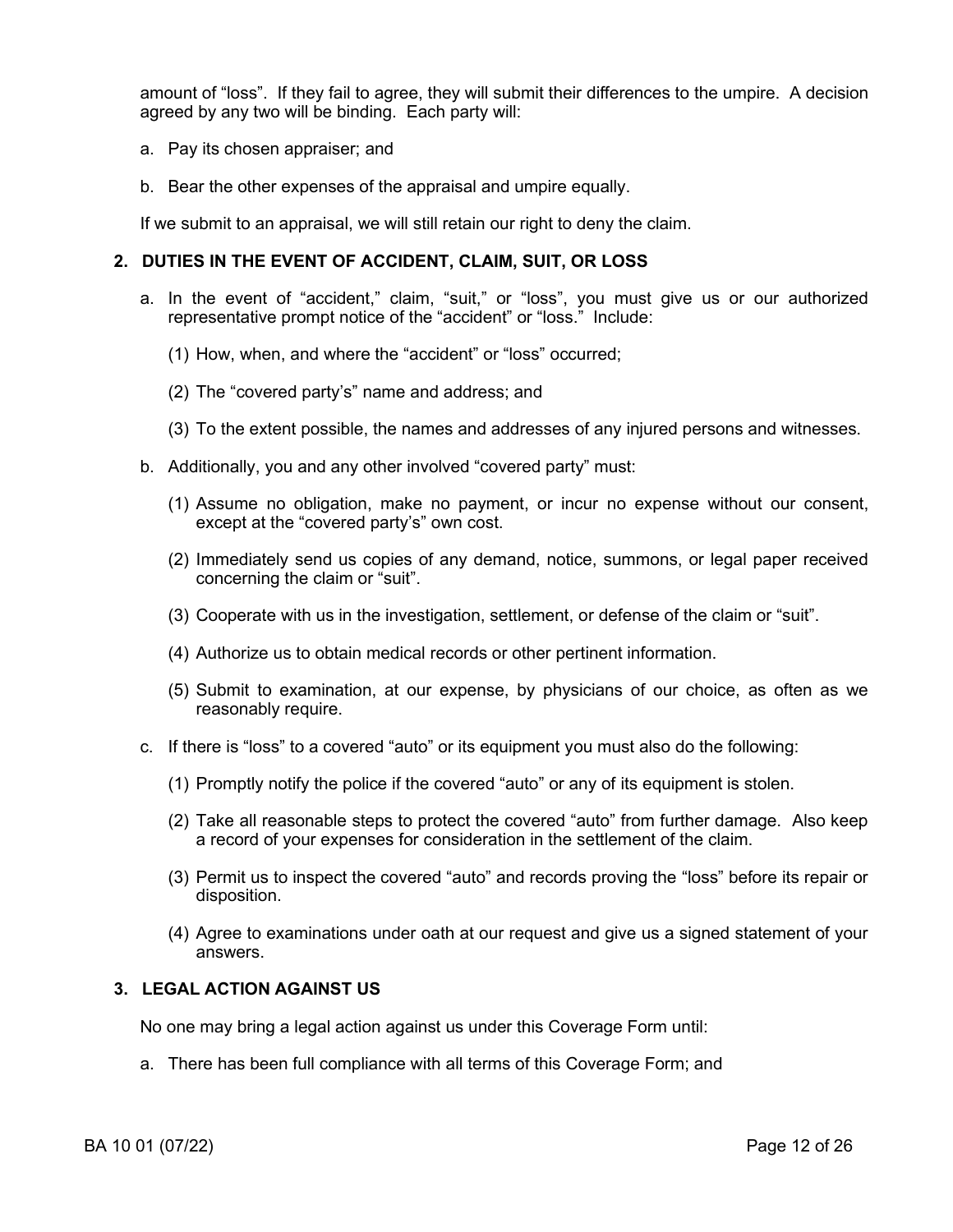b. Under Liability Coverage, we agree in writing that the "covered party" has an obligation to pay or until the amount of that obligation has finally been determined by judgment after trial. No one has the right under this memorandum to bring us into an action to determine a "covered party's" liability.

### **4. LOSS PAYMENT – PHYSICAL DAMAGE COVERAGE**

At our option we may:

- a. Pay for, repair, or replace damaged or stolen property;
- b. Return the stolen property, at our expense. We will pay for any damage that results to the "auto" from the theft; or
- c. Take all or part of the damaged or stolen property at an agreed or appraised value.
- d. Take all or part of the damaged or stolen property under Stated Amount Coverage when the Stated Amount Value is paid.

## **5. TRANSFER OF RIGHTS OF RECOVERY AGAINST OTHERS TO US**

If any person or organization to or for whom we make a payment under this Coverage Form has rights to recover damages from another, those rights are transferred to us. That person or organization must do everything necessary to secure our rights and must do nothing after the "accident" or "loss" to impair them.

### **B. GENERAL CONDITIONS**

### **1. BANKRUPTCY**

Bankruptcy or insolvency of the Named Member will not relieve us of any obligations under this Coverage Form.

## **2. CONCEALMENT, MISREPRESENTATION, OR FRAUD**

This Coverage Form is void in any case of fraud by you at any time as it relates to this Coverage Form. It is also void if you or any other "covered party", at any time, intentionally conceal or misrepresent a material fact concerning:

- a. This Coverage Form;
- b. The covered "auto";
- c. Your interest in the covered "auto"; or
- d. A claim under this Coverage Form.

### **3. LIBERALIZATION**

If we revise this Coverage Form to provide more coverage without additional cost, your memorandum will automatically provide the additional coverage as of the day the revision is effective in your state.

## **4. NO BENEFIT TO BAILEE – PHYSICAL DAMAGE COVERAGES**

BA 10 01 (07/22) Page 13 of 26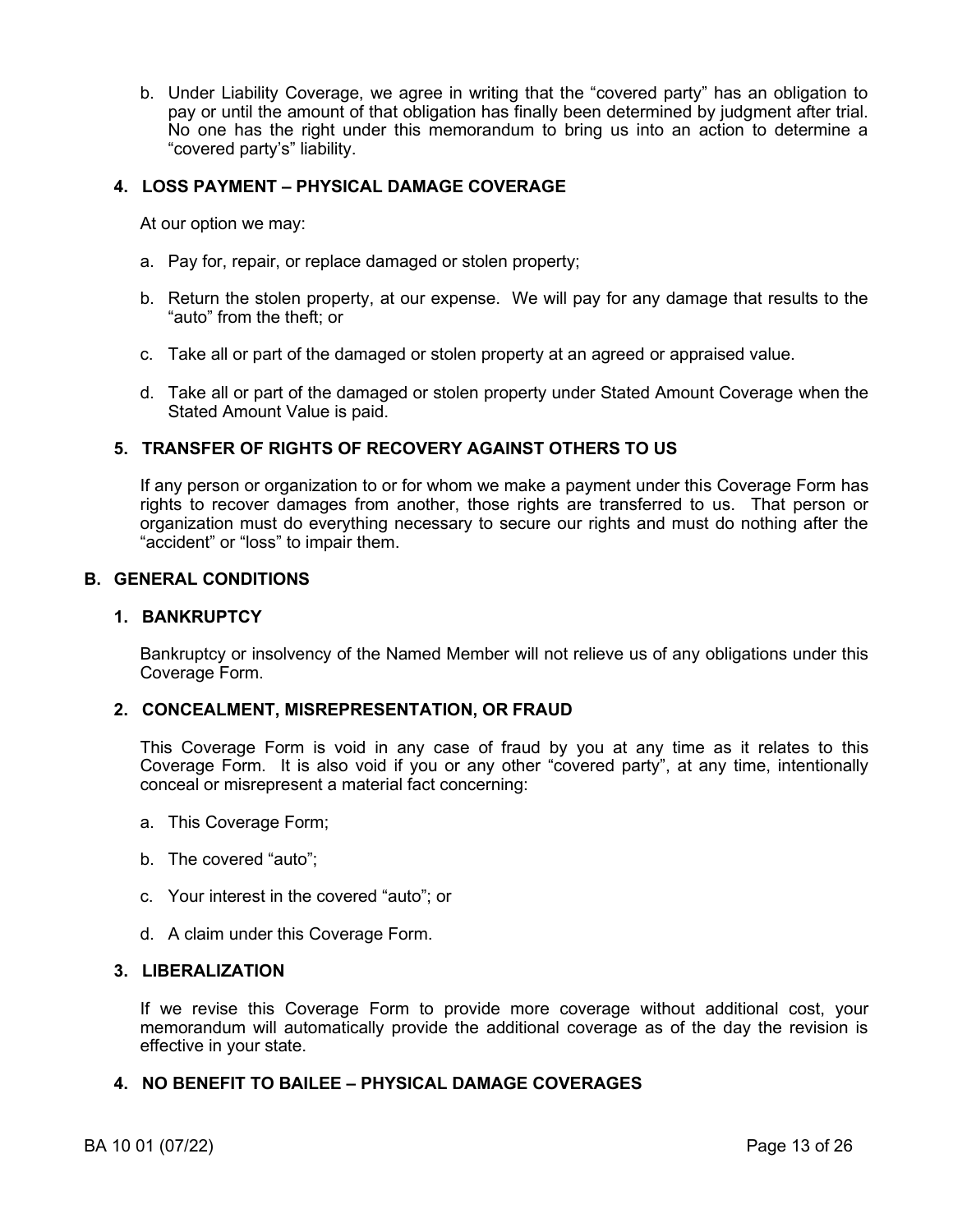We will not recognize any assignment or grant any coverage for the benefit of any person or organization holding, storing, or transporting property for a fee regardless of any other provision of this Coverage Form.

## **5. OTHER INSURANCE**

- a. For any covered "auto" you own, this Coverage Form provides primary coverage. For any covered "auto" you don't own, the coverage provided by this Coverage Form is excess over any other collectible insurance unless otherwise indicated as primary to any other collectible insurance or coverage. However, while a covered "auto" which is a "trailer" is connected to another vehicle, the Liability Coverage this Coverage Form provides for the "trailer" is:
	- (1) Excess while it is connected to a motor vehicle you do not own.
	- (2) Primary while it is connected to a covered "auto" you own.
- b. Regardless of the provisions of paragraph a. above, this Coverage Form's Liability Coverage is primary for any liability assumed under a "covered contract".
- c. When this Coverage Form and any other Coverage Form or policy covers on the same basis, either excess or primary, we will pay only our share, except where coverage is indicated as primary to any other collectible insurance or coverage. Our share is the proportion that the Limit of Coverage of our Coverage Form bears to the total of the limits of all the Coverage Forms and policies covering on the same basis.

## **6. COST AUDIT**

- a. The estimated cost for this Coverage Form is based on the exposures you told us you would have when this memorandum began. We will compute the final cost due when we determine your actual exposures. The estimated total cost will be credited against the final cost due and the first Named Member will be billed for the balance, if any. If the estimated total cost exceeds the final cost due the first Named Member will get a refund.
- b. If this memorandum is issued for more than one year, the cost for this Coverage Form will be computed annually based on our rates or costs in effect at the beginning of each year of the memorandum.

## **7. COVERAGE PERIOD, COVERAGE TERRITORY**

- a. Under this Coverage Form, we cover "accidents" and "losses" occurring:
	- (1) During the coverage period shown in the Declarations; and
	- (2) Within the coverage territory.
- b. The coverage territory is:
	- (1) The United States of America;
	- (2) The territories and possessions of the United States of America;
	- (3) Puerto Rico; and
	- (4) Canada.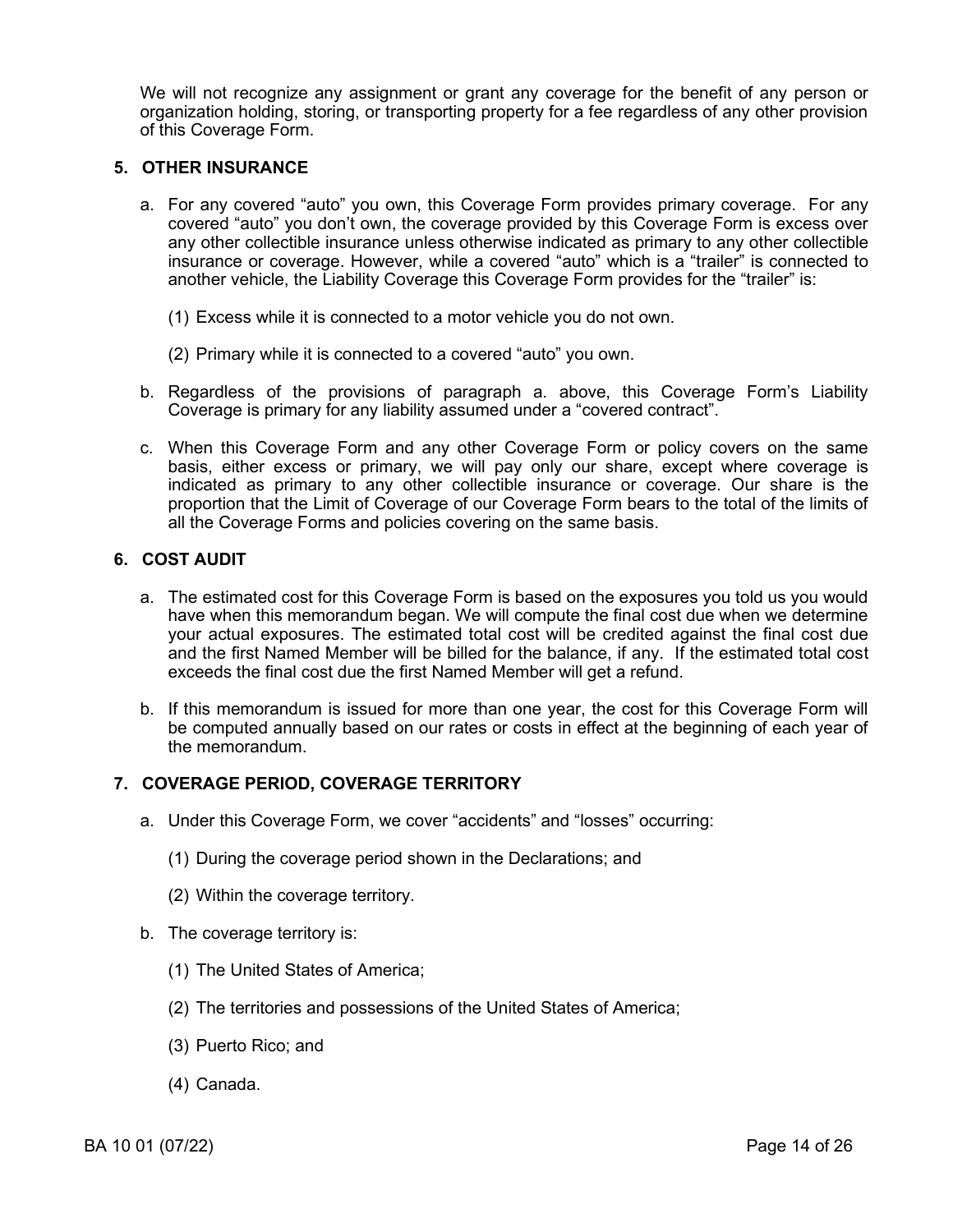We also cover "loss" to or "accidents" involving a covered "auto" while being transported between any of these places.

## **8. TWO OR MORE COVERAGE FORMS OR MEMORANDUMS ISSUED BY US**

If this Coverage Form and any other Coverage Form or memorandums issued to you by us apply to the same "accident", the aggregate maximum Limit of Liability under all Coverage Forms or memorandums shall not exceed the highest applicable Limit of Liability under any one Coverage Form or memorandum. This condition does not apply to any Coverage Form or memorandum issued by us or an affiliated company specifically to apply as excess insurance over this Coverage Form.

## **SECTION V – DEFINITIONS**

- A. "Accident" includes continuous or repeated exposure to the same conditions resulting in "bodily injury" or "property damage".
- B. "Auto" means:
	- 1. A land motor vehicle, "trailer", or semitrailer designed for travel on public roads; or
	- 2. Any other land vehicle that is subject to a compulsory or financial responsibility law or other motor vehicle insurance law where it is licensed or principally garaged.

However, "auto" does not include "mobile equipment".

- C. "Bodily injury" means bodily injury, sickness, or disease sustained by a person including death resulting from any of these.
- D. "Covered party" means any person or organization qualifying as a covered party in the Who is a Covered Party provision of the applicable coverage. Except with respect to the Limit of Liability, the coverage afforded applies separately to each covered party who is seeking coverage or against whom a claim or "suit" is brought.
- E. "Covered contract" means:
	- 1. A lease of premises;
	- 2. A sidetrack agreement;
	- 3. An easement or license agreement in connection with vehicle or pedestrian private railroad crossings at grade;
	- 4. Any other easement agreement;
	- 5. An indemnification of a municipality as required by ordinance, except in connection with work for a municipality; or
	- 6. That part of any other contract or agreement pertaining to your business under which you assume the tort liability of another to pay damages because of "bodily injury" or "property damage" to a third person or organization, **if the contract or agreement is made prior to the "bodily injury" or "property damage" and the indemnification is allowed under North Dakota law.** Tort liability means a liability that would be imposed by law in the absence of any contract or agreement.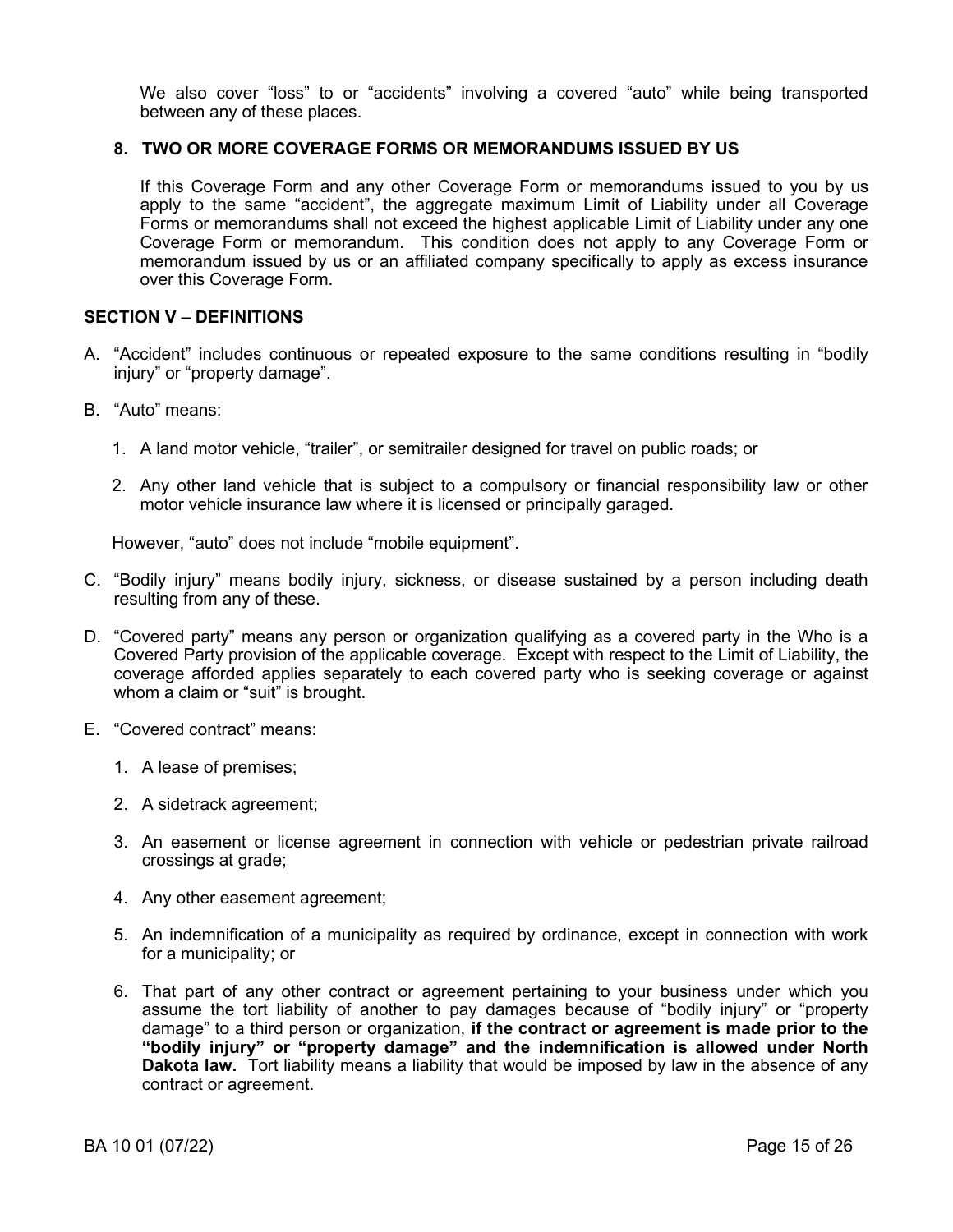- 7. A "covered contract" does not include that part of any contract or agreement that holds a person or organization engaged in the business of transporting property by "auto" for hire harmless for your use of a covered "auto" over a route or territory that person or organization is authorized to serve by public authority.
- F. "Employee" includes a "leased worker. "Employee" does not include a "temporary worker".
- G. "Equipment" means as it applies to:
	- 1. Fire fighting vehicles, the normal complement of equipment or property, installed or portable, that is consistent with fire fighting operations.
	- 2. Law enforcement vehicles, the normal complement of equipment or property, installed or portable, that is consistent with law enforcement operations.
	- 3. Ambulance, rescue and emergency vehicles, the normal complement of medical equipment and supplies, that is consistent with medical rescue and transport operations.

However, "equipment" does not include fire fighting turnout gear including helmets, footwear and gloves, self contained breathing apparatus (SCBA), jaws of life, smoke fans, portable power generators, diving gear (scuba), aircraft or other vehicle that can be flown, cellular telephones, or pagers.

- H. "Leased worker" means a person leased to you by a labor leasing firm under an agreement between you and the labor leasing firm to perform duties related to the conduct of your business. "Leased worker does not include a "temporary worker".
- I. "Loss" means direct and accidental loss or damage.
- J. "Mobile equipment" means any of the following types of land vehicles, including any attached machinery or equipment:
	- 1. Bulldozers, farm machinery, forklifts, and other vehicles designed for use principally off public roads;
	- 2. Vehicles maintained for use solely on or next to premises you own or rent;
	- 3. Vehicles that travel on crawler treads;
	- 4. Vehicles whether self-propelled or not, maintained primarily to provide mobility to permanently mounted:
		- a. Power cranes, shovels, loaders, diggers, or drills; or
		- b. Road construction or resurfacing equipment such as graders, scrapers, motor patrols, or rollers.
	- 5. Vehicles that are not self-propelled and are maintained primarily to provide mobility to permanently attached equipment of the following types:
		- a. Air compressors, pumps and generators, including spraying, welding, building cleaning, geophysical exploration, lighting, and well servicing equipment; or
		- b. Cherry pickers and similar devices used to raise or lower workers.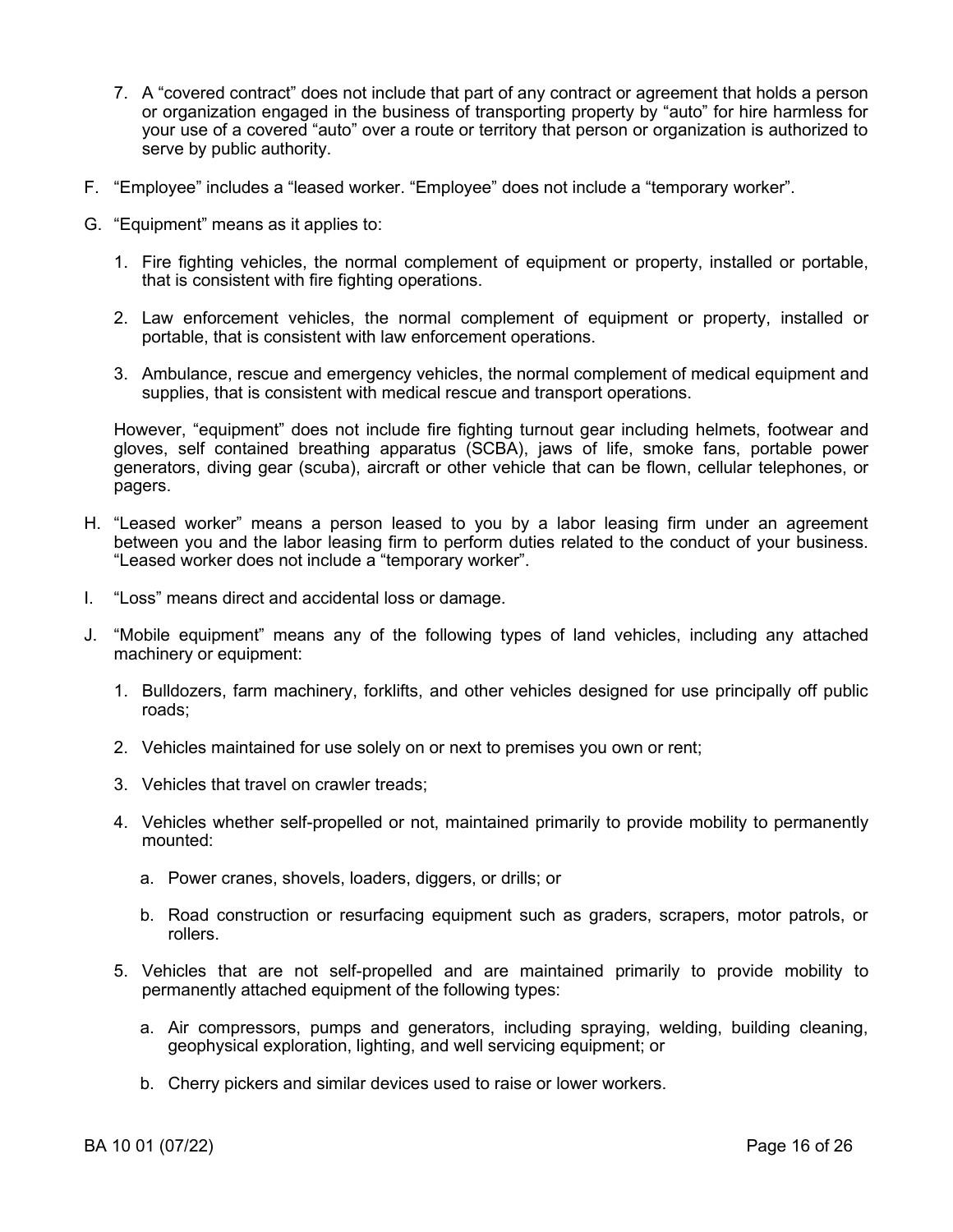- 6. Vehicles maintained primarily for purposes other than the transportation of persons or cargo. However, self-propelled vehicles with the following types of permanently attached equipment are not "mobile equipment" but will be considered "autos":
	- a. Cherry pickers and similar devices mounted on automobile or truck chassis and used to raise or lower workers; and
	- b. Air compressors, pumps and generators, including spraying, welding, building cleaning, geophysical exploration, lighting, or well servicing equipment.
- K. "Pollutants" means any solid, liquid, gaseous, or thermal irritant or contaminant, including smoke, vapor, soot, fumes, acids, alkalis, chemicals, and waste. Waste includes materials to be recycled, reconditioned, or reclaimed.
- L. "Property damage" means damage to or loss of use of tangible property.
- M. "Suit" means a civil proceeding in which damages because of "bodily injury" or "property damage" to which this coverage applies are alleged. "Suit" includes an arbitration proceeding alleging such damages are claimed and to which "covered party" must submit with our consent.
- N. "Temporary worker" means a person who is furnished to you to substitute for a permanent "employee" on leave or to meet seasonal or short-term workload conditions.
- O. "Trailer" includes semi-trailer.

## **SECTION VI – NORTH DAKOTA PERSONAL INJURY PROTECTION**

## **A. COVERAGE**

We will pay personal injury protection benefits in accordance with the North Dakota Auto Accident Reparations Act to or for a "covered party" who sustains "bodily injury" caused by an "accident" arising out of the operation, maintenance, or use of an "auto" as a vehicle. These personal injury benefits consist of the following:

- **1. Funeral expenses:** Reasonable expenses incurred for a professional funeral, cremation, or burial.
- **2. Medical expenses:** Reasonable charges incurred for necessary medical, surgical, X-ray, dental, prosthetic, ambulance, hospital, or professional nursing services or services for remedial treatment and care rendered in accordance with a recognized religious healing method, but medical expenses do not include that portion of the charge for a room in any hospital, clinic, convalescent or nursing home, extended care facility, or any similar facility in excess of the reasonable and customary charge for semi-private accommodations unless intensive care is medically needed.
- **3. Rehabilitation expenses:** The cost of a procedure or treatment for rehabilitation or a course of rehabilitative occupational training if the procedure, treatment, or training is reasonable and appropriate for the particular case, its cost is reasonable in relation to its probable rehabilitative effects, and it is likely to contribute substantially to medical or occupational rehabilitation.
- **4. Replacement services loss:** Expenses incurred in obtaining ordinary and necessary services from others not members of the "covered party's" household in lieu of those that the "covered party" would have performed had he or she not been injured, not for income but for benefit of himself or herself or his or her household, but replacement services loss does not include any loss after death of the "covered party".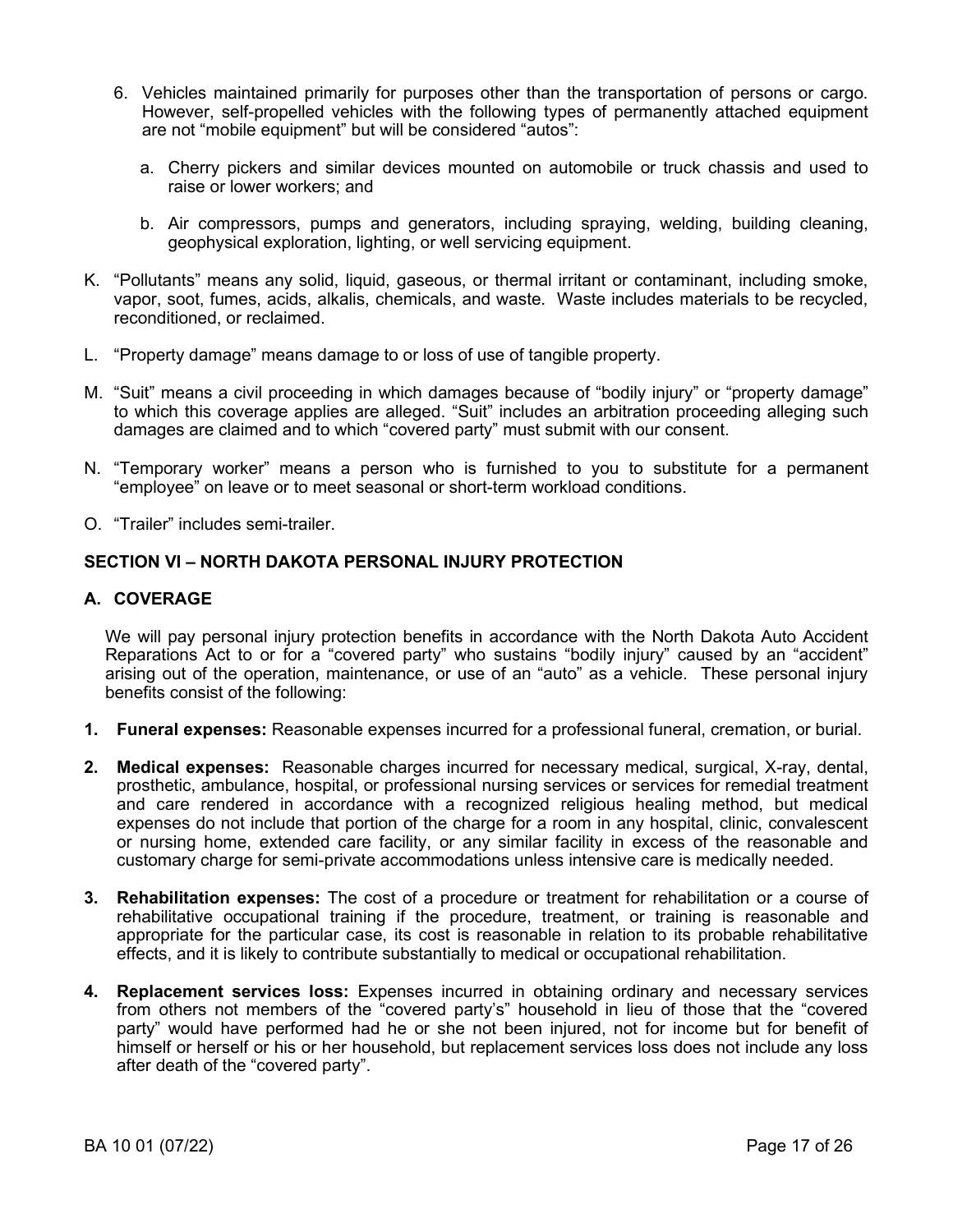- **5. Survivors' income loss:** Loss sustained after a "covered party's" death by his or her "survivors" during their dependency and consisting of the loss of the contributions they would have received for their support from that "insured" out of income from work he or she would normally have performed had he or she not died.
- **6. Survivors' replacement services loss**: Expenses incurred after the "covered party's" death by their "survivors" in obtaining ordinary and necessary services from others not members of that "covered party's" household in lieu of the services he or she would have performed not for income but for the benefit of his or her household.
- **7. Work loss:** Eighty-five percent of loss of income from work a "covered party" who would normally be employed in gainful activity during the period of his or her disability, would have performed had he or she not been injured, reduced by any income from substitute work actually performed by the "covered party" or by income the "covered party" would have earned in available appropriate substitute work which he or she was capable of performing but unreasonably failed to undertake, but work loss does not include any loss after death of a "covered party".

## **B. WHO IS A COVERED PARTY**

Any person who sustains "bodily injury" while "occupying", or while a "pedestrian" through being struck by, the covered "auto";

## **C. EXCLUSIONS**

We will not pay Personal Injury Protection benefits for "bodily injury":

- 1. Sustained by a "covered party" while "occupying" any "auto" owned by the Named Member which is not a covered "auto";
- 2. Sustained by any person if the injury arises out of conduct within the course of a business of repairing, servicing, or otherwise maintaining "autos" unless that conduct involves the actual operation of an "auto" as a vehicle on the business premises or unless that conduct occurs off the business premises;
- 3. Sustained by any person arising out of conduct in the course of loading or unloading any "auto" unless the injury occurs while "occupying" that "auto";
- 4. Sustained by any person while "occupying" any "auto" without the express or implied consent of the "named member" or while not in lawful possession of any "auto";
- 5. Intentionally caused by any person who would otherwise be entitled to receive benefits hereunder for "bodily injury" arising out of his or her intentionally attempting to cause "bodily injury" to oneself or to another person, and, if any person dies as a result of intentionally causing or attempting to cause "bodily injury" to oneself, his or her "survivors" are not entitled to any survivors income loss or survivors replacement services loss benefits;
- 6. Sustained by any person while in the course of a racing or speed contest or in practice or preparation thereto;
- 7. Sustained by any "pedestrian", other than a "covered party", if the accident occurs outside the State of North Dakota;
- 8. Sustained by any person arising out of the operation, maintenance, or use of any "auto" while located for use as a residence or premises;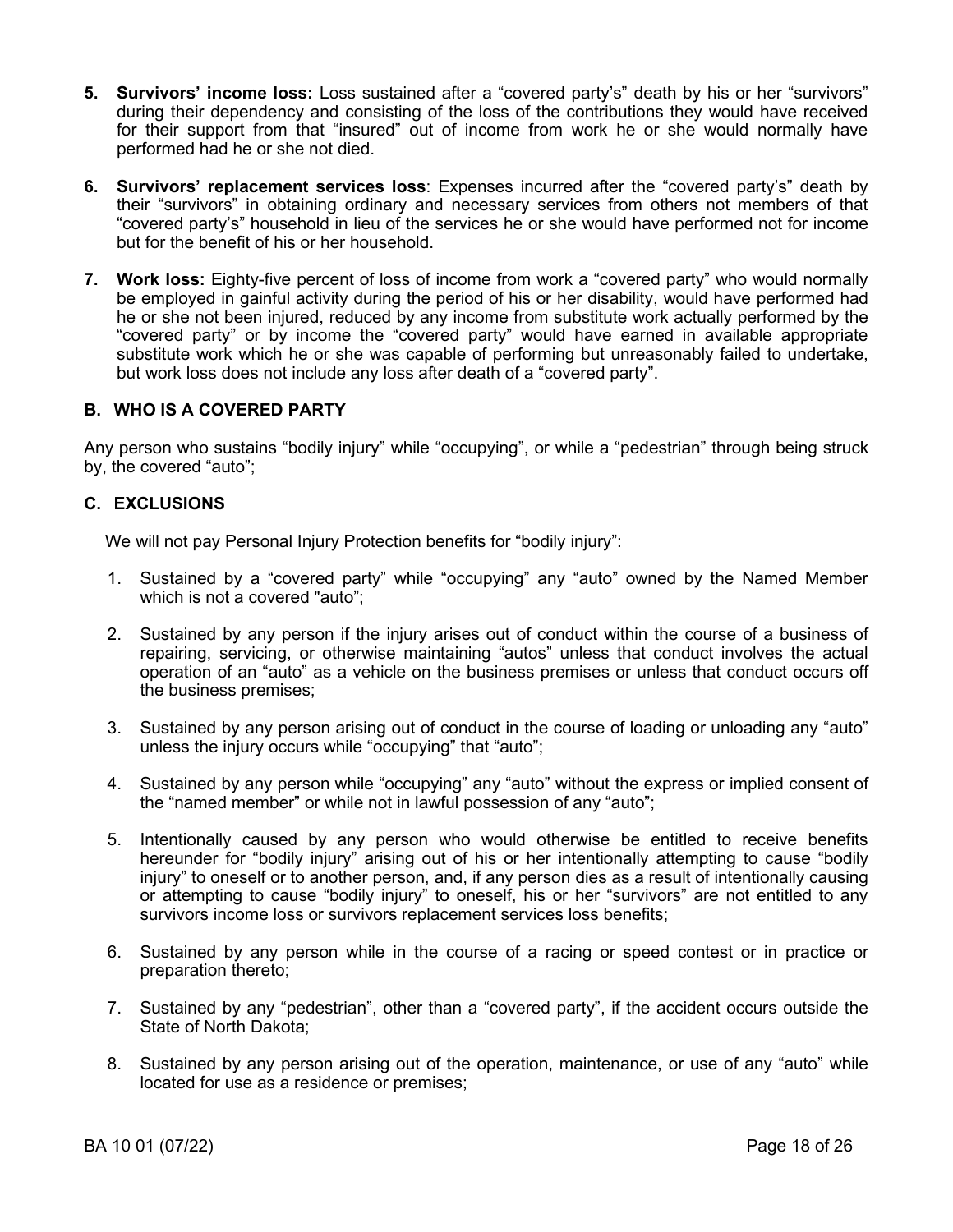- 9. Due to war, whether or not declared, civil war, insurrection, rebellion or revolution, or to any act or condition incident to any of the foregoing;
- 10. Resulting from the radioactive, toxic, explosive, or other hazardous properties of nuclear material.

# **D. DEFINITIONS**

When used in Section VI – North Dakota Personal Injury Protection:

- 1. "Auto" means a vehicle having more than three load bearing wheels, of a kind required to be registered under the laws of North Dakota relating to motor vehicles, designed primarily for operation upon public streets, roads and highways, and driven by power other than muscular power, and includes a trailer drawn by or attached to such a vehicle.
- 2. Covered "auto" means an "auto" with respect to which:
	- a. Security is required to be maintained under the provisions of the North Dakota Auto Accident Reparations Act; and
	- b. The "bodily injury" liability coverage of the memorandum applies and for which a specific contribution is charged.
- 3. "Family member" means a spouse or any other person related to the "covered party" by blood, marriage, or adoption, including a ward or foster child, who is a resident of the same household as the "covered party," or who usually makes his or her home in the same household but temporarily lives elsewhere.
- 4. "Named member" means the person or organization named in the Declarations.
- 5. "Occupying" means in or upon.
- 6. "Pedestrian" means any person not "occupying" a "motor vehicle" or any other vehicle designed to be driven or drawn by power other than muscular power.
- 7. "Ridesharing arrangement" means the transportation of persons in an "auto" where the transportation is incidental to another purpose of the driver or owner and is not provided for pecuniary gain. The term shall include ridesharing arrangements known as carpools and vanpools as defined in North Dakota Laws.
- 8. "Survivor" means a dependent survivor of a deceased "covered party" and includes the following survivors only:
	- a. The surviving spouse if residing in the deceased's household at the time of his or her death providing that the dependency of that spouse shall terminate upon remarriage; and
	- b. Other persons receiving support from the deceased at the time of his or her death which would qualify them as dependents of the deceased for federal income tax purposes under the Federal Internal Revenue Code.

## **E. COVERAGE PERIOD; TERRITORY**

This coverage applies only to accidents which occur during the coverage period and within the United States of America, its territories or possessions, or Canada.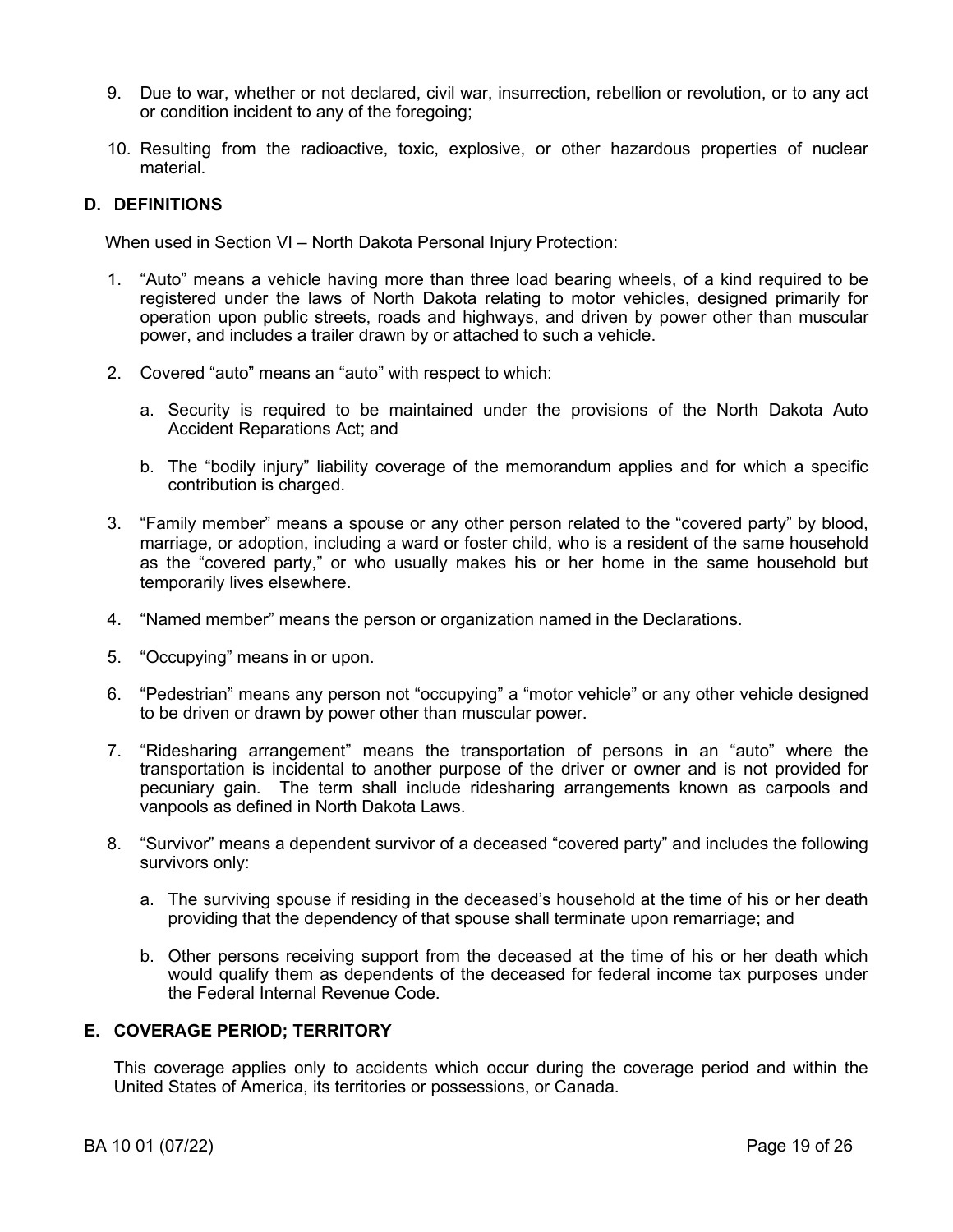# **F. LIMIT OF LIABILITY**

Regardless of the number of "covered parties", memorandums, policies, or approved plan of self insurance applicable, contributions paid, claims made, or covered "autos" to which this coverage applies, our liability for personal injury protection benefits with respect to "bodily injury" sustained by any one "covered party" in any one "auto" "accident" shall not exceed \$30,000 in the aggregate, and subject to such aggregate limit:

- 1. The maximum amount payable for work loss or survivors income loss shall not exceed \$150 per week prorated for any lesser period;
- 2. The maximum amount payable for replacement services loss or survivors replacement services loss shall not exceed \$15 per day;
- 3. The maximum amount payable for funeral, cremation, and burial expenses shall not exceed \$3,500.

Any amount payable by us under the terms of this coverage shall be reduced by the amount of benefits a "covered party" has recovered or is entitled to recover for the same elements of loss under any workers compensation act.

## **G. CHANGES IN CONDITIONS**

For Section VI – North Dakota Personal Injury Protection, Section IV – Business Auto Conditions is amended as follows:

- **1. DUTIES IN THE EVENT OF ACCIDENT, CLAIM, SUIT, OR LOSS** We have no duty to provide coverage under this Automobile Memorandum of Coverage unless there has been full compliance with the following duties:
	- a. In the event of an "accident", written notice containing particulars sufficient to identify the "covered party", and also reasonably obtainable information respecting the time, place, and circumstances of the "accident" shall be given to the NDIRF or any of its authorized agents as soon as practicable. If a "covered party", his or her legal representative or his or her "survivors" shall institute legal action to recover damages for "bodily injury" against a person or organization who is or may be liable in tort therefor, a copy of the summons and complaint or other process served in connection with such legal action shall be forwarded as soon as practicable to us by such "covered party", his or her legal representative, or his or her "survivors".
	- b. As soon as practicable, the "covered party" or someone on his or her behalf shall give us written proof of claim, under oath if required, including full particulars of the nature and extent of the "bodily injury" treatment and rehabilitation received and contemplated and such other information as may assist us in determining the amount due and payable. The "covered party" shall submit to physical and mental examination by physicians selected by us when and as often as we may reasonably require. If a "covered party" refuses to submit to a physical or mental examination, we may request a court to enter an order requiring the "covered party" to submit to the examination.

## **2. Legal Action Against Us As It Applies To Section VI – North Dakota Personal Injury Protection**

No action shall lie against us unless as a condition precedent thereto, there shall have been full compliance with all the terms of this coverage.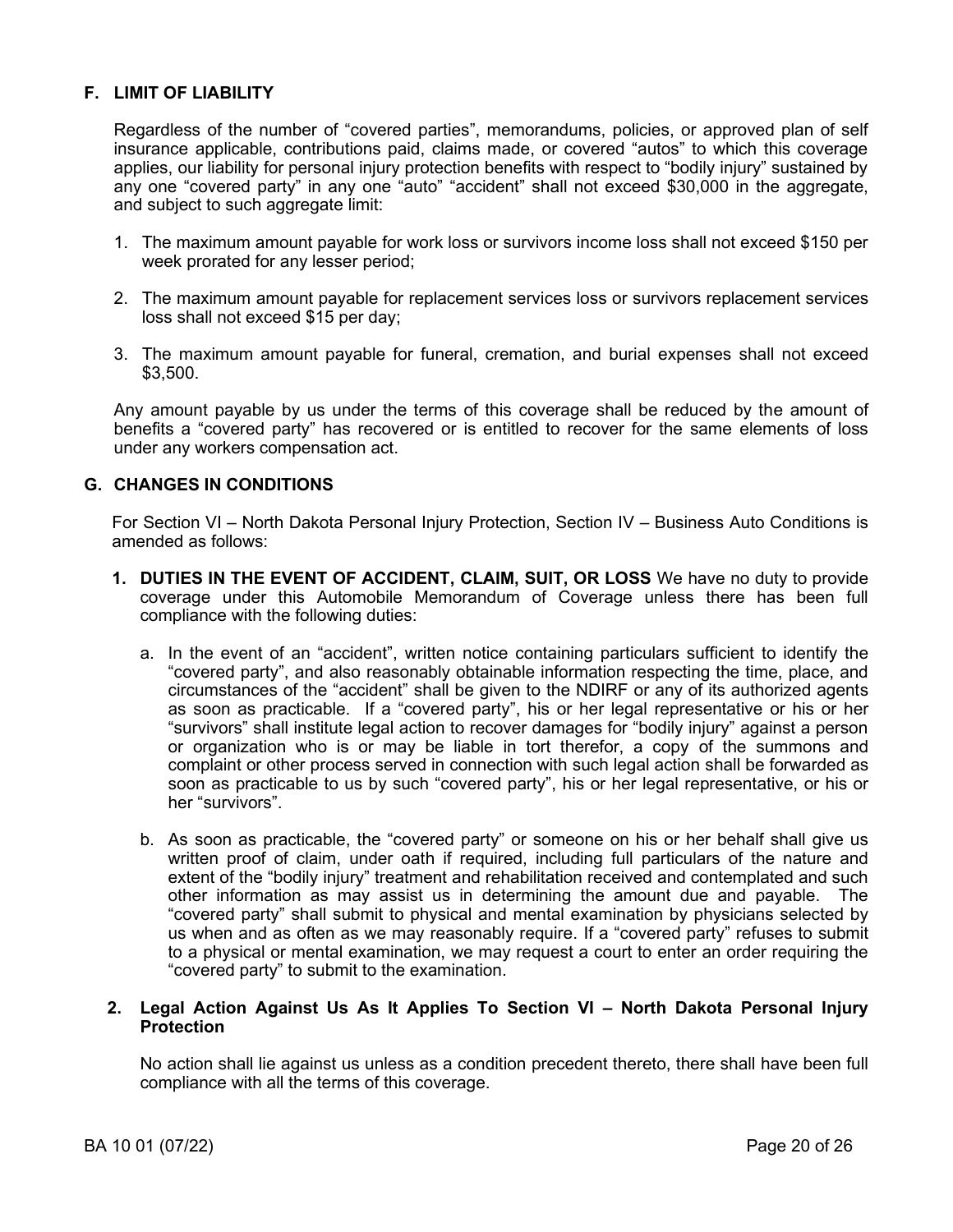### **3. Transfer Of Rights Of Recovery Against Others To Us As It Applies To Section VI – North Dakota Personal Injury Protection**

Subject to any applicable limitation set forth in North Dakota Auto Accident Reparations Act, in the event of any payment under this coverage, we are subrogated to the rights of the person to whom or for whose benefit the payments were made to the extent of those payments. That person shall execute and deliver the instruments and papers and do whatever else is necessary to secure those rights. That person shall do nothing after loss to prejudice those rights.

## **H. ADDITIONAL CONDITIONS**

The following Conditions are added for Section VI – North Dakota Personal Injury Protection:

#### **1. Constitutionality Clause**

The contribution for and the coverage of the memorandum have been established in reliance upon the provisions of the North Dakota Auto Accident Reparations Act. In the event a court of competent jurisdiction declares, or enters a judgement the effect of which is to render the provisions of such statute invalid or unenforceable in whole or in part, we shall have the right to recompute the contribution payable for this memorandum and the provisions of this coverage shall be voidable or subject to amendment at our option.

### **2. Coordination**

Any amount payable under uninsured motorists coverage shall be reduced by the amount of any personal injury protection benefits paid or payable under this or any other automobile insurance policy because of "bodily injury" sustained by a "covered party".

Any automobile medical payments afforded under this memorandum shall be excess coverage over any personal injury protection benefits paid or payable under this or any other automobile insurance policy because of "bodily injury" sustained by a "covered party".

#### **3. Nonduplication Of Benefits**

No "covered party" shall recover duplicate benefits for the same elements of loss under this coverage or any similar insurance including approved plans of self-insurance.

## **4. Priority Of Payments**

This coverage applies on a primary basis to "bodily injury" sustained by a "covered party" if the accident arises out of the use or operation of the covered "auto" except, if the "accident" involves the operation of a "covered auto" in a "ridesharing arrangement", any personal injury protection coverage, required by the North Dakota Auto Accident Reparations Act, afforded by another policy under which such "covered party" is a named insured or "family member", shall be primary and this coverage shall be excess.

#### **5. Reimbursement And Trust Agreement**

In the event of the payment to any person under this coverage:

a. We shall be entitled to the extent of the payment to the proceeds of any settlement or judgement that may result from the exercise of any rights of recovery of that person against any person or organization legally responsible for the "bodily injury" because of which that payment is made, and we shall have a lien to the extent of that payment, notice of which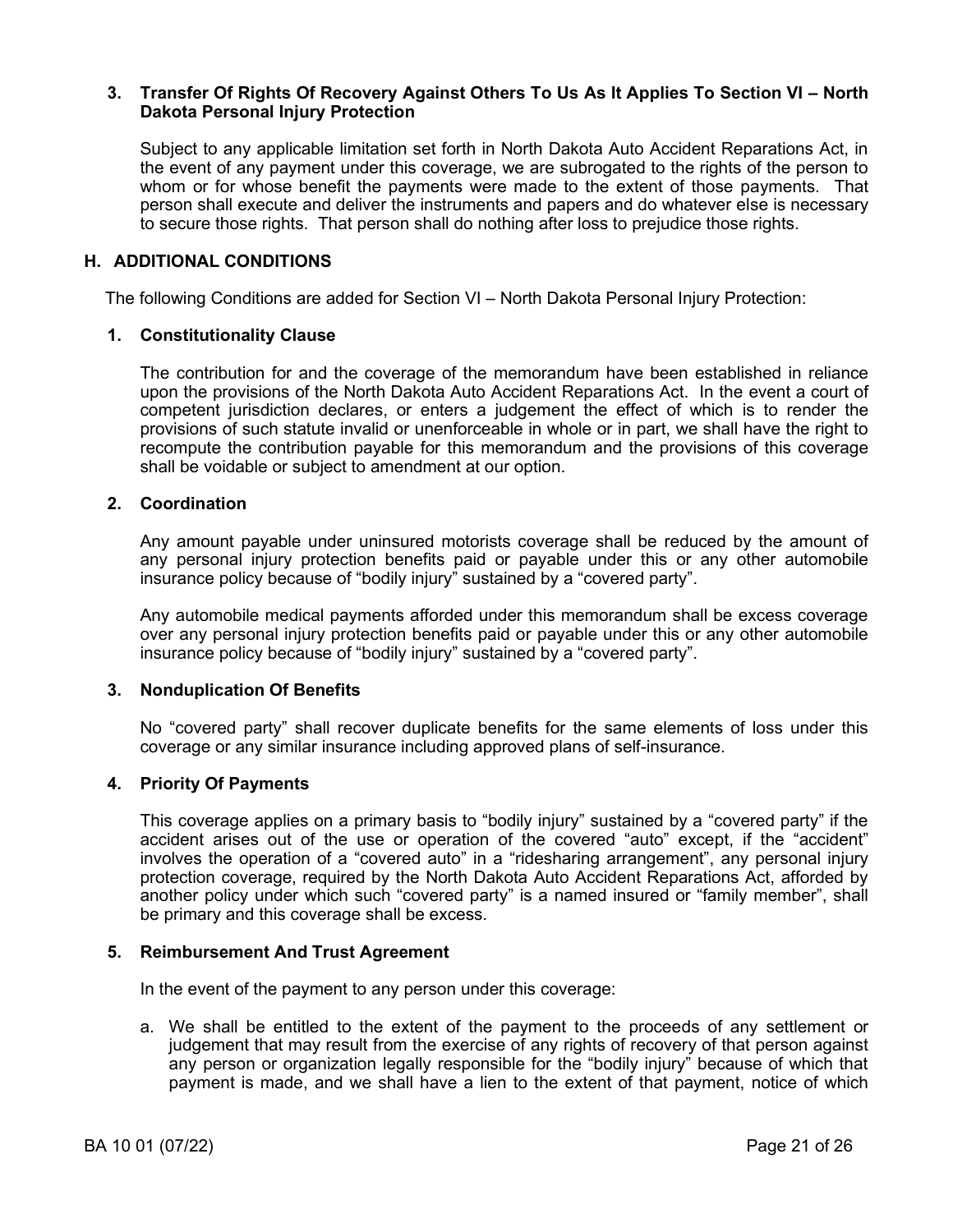may be given to the person or organization causing the "bodily injury", his or her agent, his or her insurer, or a court having jurisdiction in the matter;

- b. That person shall hold in trust for our benefit all rights of recovery which he or she shall have against that other person or organization because of the "bodily injury";
- c. That person shall do whatever is proper to secure, and shall do nothing after loss to prejudice, those rights; and
- d. That person shall execute and deliver to us instruments and papers as may be appropriate to secure those rights and obligations of that person and us established by this provision.

## **SECTION VII – NORTH DAKOTA UNINSURED MOTORIST COVERAGE AND UNDERINSURED MOTORIST COVERAGE**

# **A. COVERAGE**

- 1. We will pay all sums the "covered party" is legally entitled to recover as compensatory damages from the owner or driver of an "uninsured motor vehicle" or "underinsured motor vehicle", **in accordance with North Dakota Century Code 26.1-40 Automobile Insurance Warranties Sections 26.1-40-15.1 through 26.1-40-15.7.** The damages must result from "bodily injury" sustained by the "covered party" caused by an "accident". The owner's or driver's liability for these damages must result from the ownership, maintenance, or use of the "uninsured motor vehicle" or "underinsured motor vehicle".
- 2. We will pay under underinsured motorist coverage only if paragraph a. or b. below applies:
	- a. The limits of any applicable liability bonds or policies have been exhausted by payment of judgments or settlements; or
	- b. A tentative settlement has been made between a "covered party" and the insurer of the "underinsured motor vehicle" which would exhaust the limits of liability under any applicable bonds or policies; and we:
		- (1) Have been given prompt written notice of such tentative settlement; and
		- (2) Advance payment to the "covered party" in an amount equal to the tentative settlement within 30 days after receipt of notification.
- 3. No judgement for damages arising out of a "suit" brought against the owner or operator of an "uninsured motor vehicle" or "underinsured motor vehicle" is binding on us unless we:
	- a. Received reasonable notice of the pendency of the "suit" resulting in the judgement; and
	- b. Had a reasonable opportunity to protect our interests in the "suit."

## **B. WHO IS A COVERED PARTY**

The following are "covered parties":

1. Anyone "occupying" a covered "auto" or a temporary substitute for a covered "auto". The covered "auto" must be out of service because of its breakdown, repair, servicing, "loss", or destruction.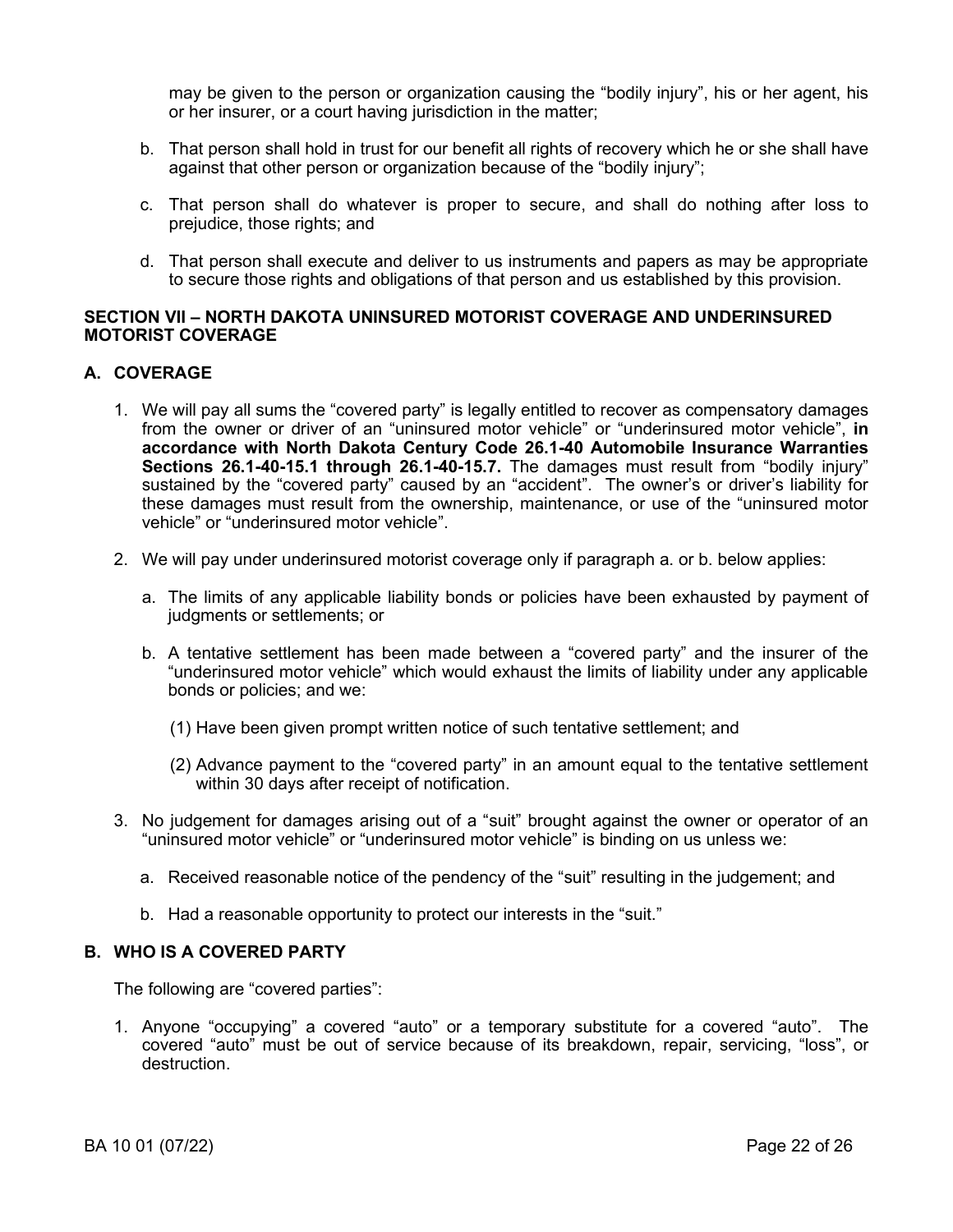2. Anyone for damages he or she is entitled to recover because of "bodily injury" sustained by another "covered party".

## **C. EXCLUSIONS**

This coverage does not apply to:

- 1. Any claim settled or judgment reached without our written consent, if the settlement or judgment prejudices our right to recover payment.
- 2. Punitive or exemplary damages.
- 3. The direct or indirect benefit of any insurer or self-insurer under any workers' compensation, disability benefits, or similar law.
- 4. Anyone using a vehicle without a reasonable belief that the person is entitled to do so.

## **D. LIMIT OF LIABILITY**

- 1. Regardless of the number of covered "autos", "covered parties", contributions paid, claims made, or vehicles involved in the "accident", the most we will pay for all damages resulting from any one "accident" is the **limit of liability for uninsured motorists coverage/underinsured motorists coverage** shown in the Declarations.
- 2. No one will be entitled to receive duplicate payments for the same elements of "loss" under this coverage form and any valid and collectible motor vehicle medical payments, uninsured motorists coverage, underinsured motorist coverage, personal injury protection or similar motor vehicle coverage.

We will not pay for any element of "loss" if a person is entitled to receive payment for the same element of "loss" under any workers' compensation or similar law, except non-occupational disability benefits.

## **E. CHANGES IN CONDITIONS**

**SECTION IV – AUTO CONDITIONS** is changed for UNINSURED MOTORISTS COVERAGE AND UNDERINSURED MOTORISTS COVERAGE as follows:

- 1. **OTHER INSURANCE** is replaced by the following:
	- a. If this Coverage Form and any other Coverage Form or policy providing Uninsured or Underinsured Motorists Coverage apply to the same "accident" and:
		- (1) The motor vehicle the "covered party" was "occupying" at the time of the "accident" was loaned, rented or leased to the "covered party", and a policy which applies to the motor vehicle was in force which provided Uninsured Motorists Coverage or Underinsured Motorist Coverage to someone engaged in the business of selling, repairing, servicing, storing, leasing, or parking motor vehicles, the following provisions apply:

**First Priority –** The Underinsured Motorist Coverage or Uninsured Motorist Coverage applicable to a vehicle that is not involved in the "accident", that provides coverage to the injured person as a named insured;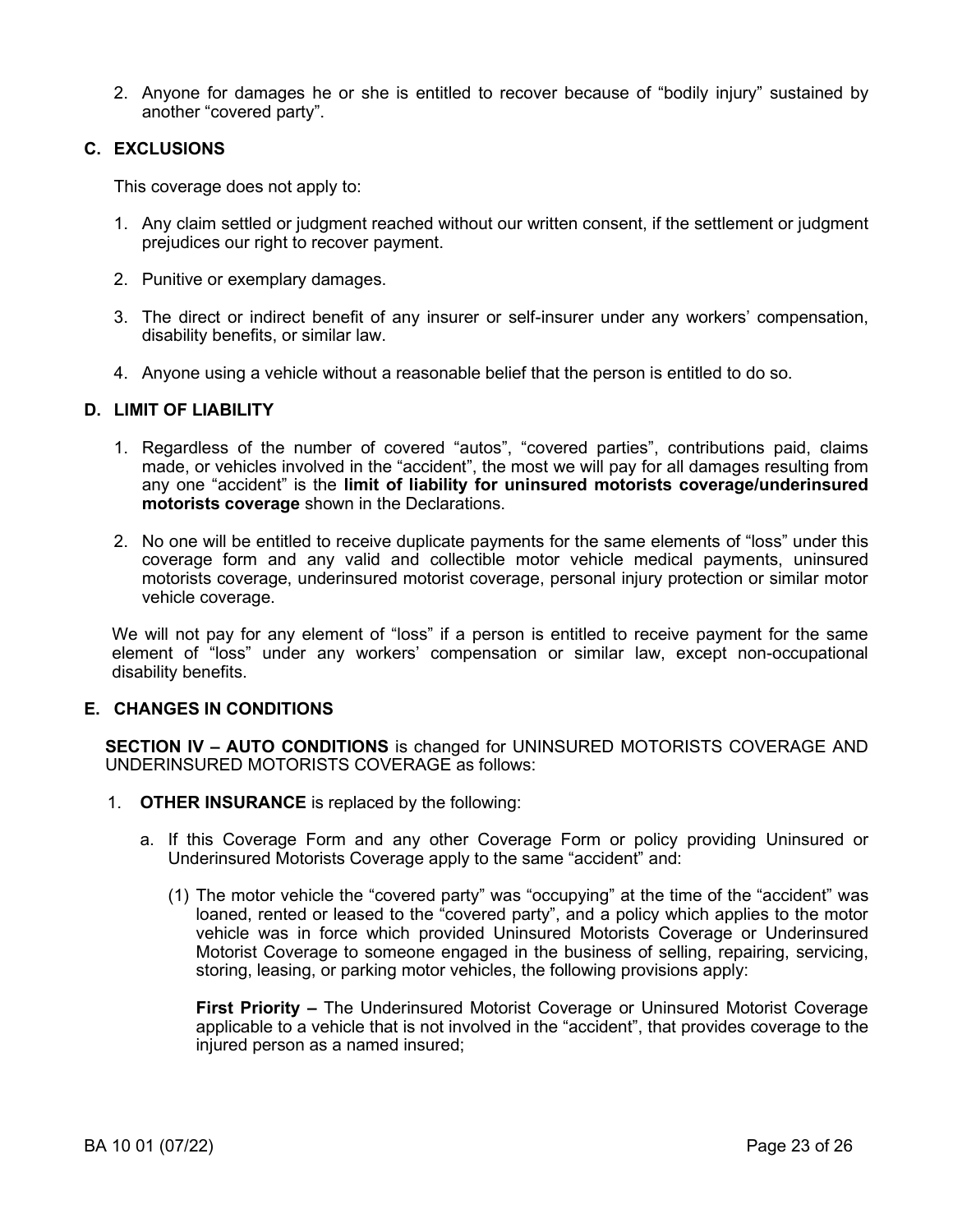**Second Priority –** The Underinsured Motorist Coverage or Uninsured Motorist Coverage applicable to a vehicle that is not involved in the "accident", that provides coverage to the injured person as an insured other than a named insured;

**Third Priority –** The Underinsured Motorist Coverage or Uninsured Motorist Coverage applicable to a vehicle the injured person was "occupying" at the time of the "accident".

(2) The motor vehicle is not described in Paragraph E.1.a.(1) above, the following priorities of recovery apply:

**First Priority –** The Underinsured Motorist Coverage or Uninsured Motorist Coverage applicable to a vehicle the injured person was "occupying" at the time of the "accident";

**Second Priority –** The Underinsured Motorist Coverage or Uninsured Motorist Coverage applicable to a vehicle that is not involved in the "accident", that provides coverage to the injured person as a named insured;

**Third Priority –** The Underinsured Motorist Coverage or Uninsured Motorist Coverage applicable to a vehicle that is not involved in the "accident", that provides coverage to the injured person as an insured other than a named insured.

- b. The maximum recovery under all coverage forms or policies combined may equal but not exceed the highest applicable limit for any one vehicle under any Coverage Form or policy providing coverage on either a primary or excess basis. Our share is the proportion that our Limit of Coverage bears to the total of all applicable limits of insurance covering on the same level of priority.
- 2. **DUTIES IN THE EVENT OF ACCIDENT, CLAIM, SUIT, OR LOSS** are changed by adding the following:
	- a. Promptly notify the proper law enforcement authority of the "accident", and
	- b. Promptly send us copies of the legal papers if a "suit" is brought.
- 3. **TRANSFER OF RIGHTS OF RECOVERY AGAINST OTHERS TO US** is changed by adding the following:
	- a. If we make any payment and the "covered party" recovers from another party, the "covered party" shall hold the proceeds in trust for us and pay us back the amount we have paid.
	- b. If we make a payment under Underinsured Motorist Coverage because the insurer of the "uninsured motor vehicle" is or becomes insolvent, the Transfer Of Rights Of Recovery Against Others To Us Condition does not apply to any right of recovery against either the insured of the insolvent insurer, or the North Dakota Guarantee Fund, except in amounts that exceed the limit of liability of the Coverage Form or policy that was issued by that insolvent insurer.
- 4. **The following condition is added:**

## **ARBITRATION**

a. If we and a "covered party" disagree whether the "covered party" is legally entitled to recover damages from the owner or driver of an "uninsured motor vehicle" or "underinsured motor vehicle" or do not agree as to the amount of damages that are recoverable by that "covered party", both parties may agree to arbitration and be bound by the results of that arbitration.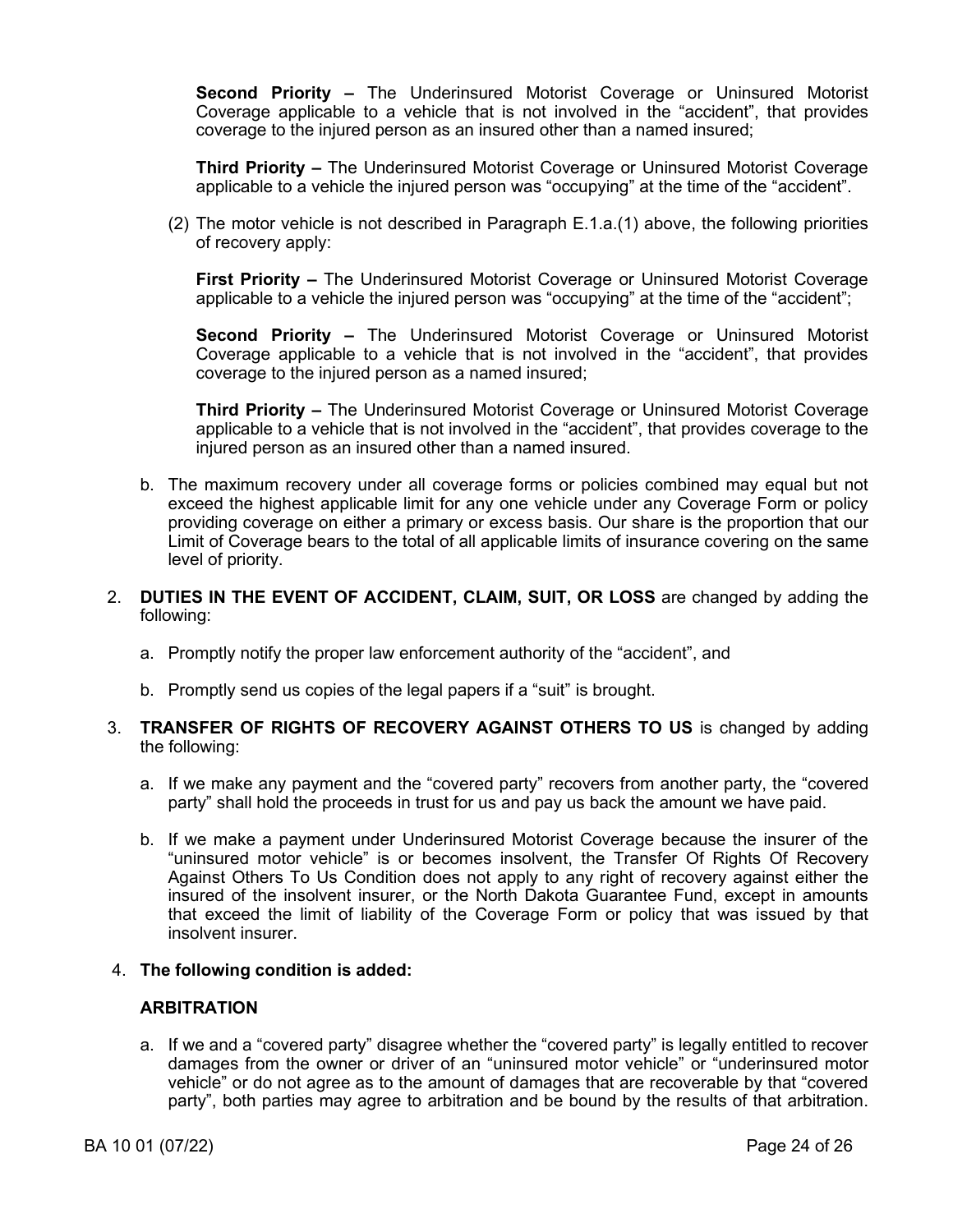However, disputes concerning coverage under "uninsured motorist coverage" or "underinsured motorist coverage" may not be arbitrated. If both parties agree to arbitrate, each party will select an arbitrator. The two arbitrators will select a third. If they cannot agree within 30 days, either may request that selection be made by a judge of a court having jurisdiction. Each party will pay the expenses it incurs and bear the expenses of the third arbitrator equally.

b. Unless both parties agree otherwise, arbitration will take place in the county in which the "covered party" lives. Local rules of law as to arbitration procedure and evidence will apply. A decision agreed to by two of the arbitrators will be binding.

# **F. ADDITIONAL DEFINITIONS**

As used in this section:

- 1. "Occupying" means in, upon, getting in, on, out or off.
- 2. "Underinsured motor vehicle" means a land motor vehicle or "trailer for which the sum of all liability bonds or policies that apply at the time of an "accident" is either:
	- a. Less than the Limit of Coverage for Underinsured Motorists Coverage under this Memorandum of Coverage; or
	- b. Reduced by payments to others injured in the "accident" to less than the Limit of Coverage for Underinsured Motorists coverage under this Memorandum of Coverage.

However, "underinsured motor vehicle" does not include any vehicle:

- a. Owned by a governmental unit or agency;
- b. For which an insuring or bonding company denies coverage or is or becomes insolvent;
- c. While located for use as a residence or premises;
- d. Operated by any person who is specifically excluded from coverage under this Memorandum of Coverage; or
- e. That is a covered "auto" under this Memorandum of Coverage's Covered Autos Liability Coverage.
- 3. "Uninsured motor vehicle" means a land motor vehicle or "trailer";
	- a. For which no liability bond of policy applies at the time of an "accident";
	- b. For which an insuring or bonding company denies coverage or is of becomes insolvent; or
	- c. That is a hit-and-run vehicle and neither the driver nor owner can be identified. The vehicle must either:
		- (1) Hit a "covered party", a covered "auto" or a vehicle a "covered party" is occupying; or
		- (2) Cause "bodily injury" to a "covered party" without hitting a "covered party", a covered "auto" or a vehicle a "covered party" is "occupying", provided the facts f the "accident" can be corroborated by competent evidence other than the testimony of any person